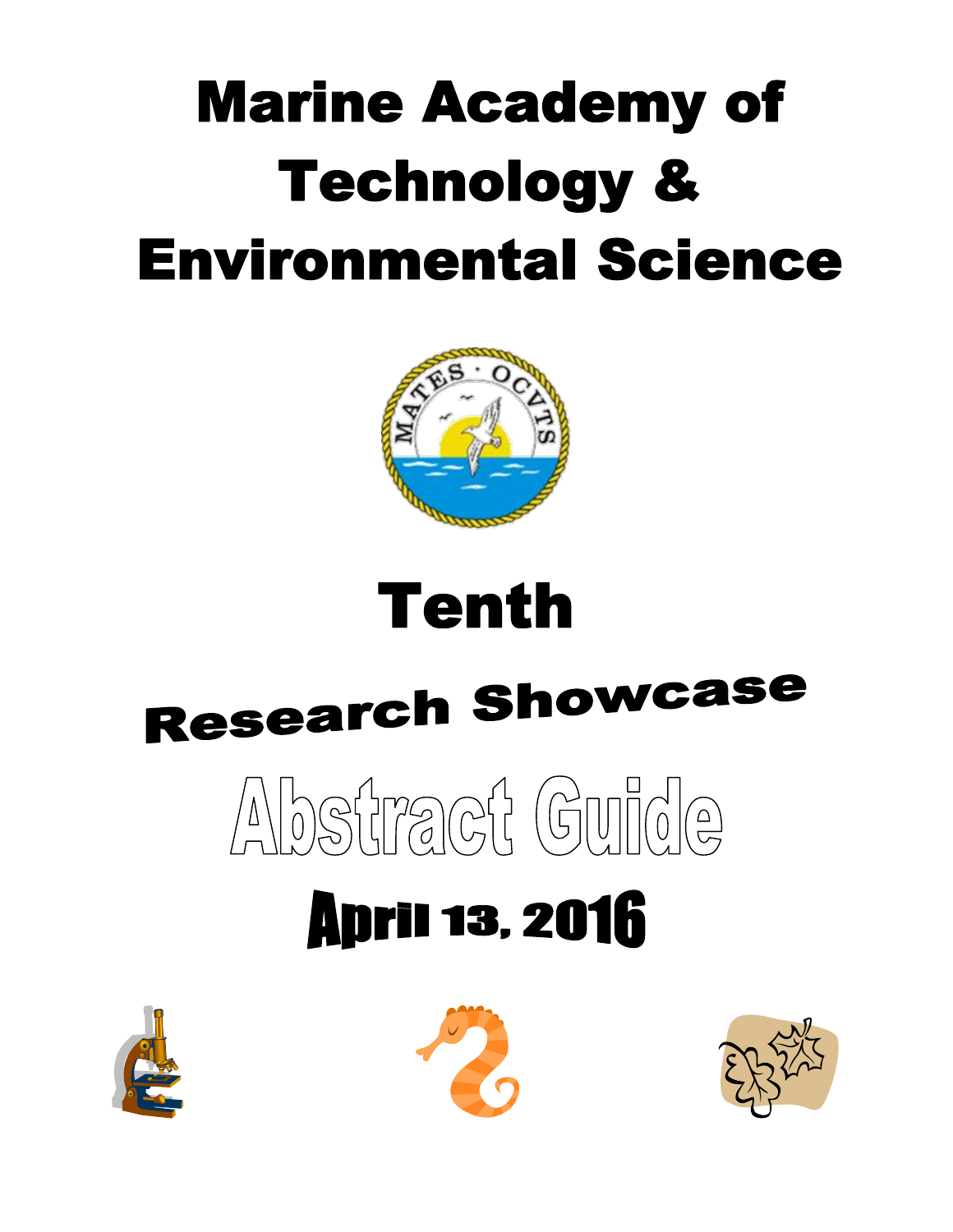**I cannot believe that is our tenth MATES Research Expo! This was a great year for student research outside of MATES with 24 projects selected for the Delaware Valley Science Fair and posters presented at the Rutgers Junior Science and Humanities Symposium and Monmouth Junior Science Symposium. One of our juniors will be presenting her research at the National Junior Science and Humanities Symposium in Ohio this April. All freshmen and transfer students were required to conduct an independent experiment. Once completed, the students completed a poster culminating in the poster session on April 13, 2016. Many hours went into the projects as the first year MATES students will be presenting their posters. All posters will be displayed in alphabetical order of their last names in eight categories. They will also be judged based on their category.** 

**We would like to thank the students for their project presentations this year. The students worked hard and it will show in the following abstracts, and during their poster session. Mr. Jason Kelsey, fellow student research coordinator who provides the students with tremendous insight on research. Thanks to the MATES Parent-Teacher-Student Organization that was generous in providing funds for materials for numerous projects. Also, thanks to the Fish Hawks for their contribution to our research program. We wish to thank our Ocean County Vocational Technical School Board of Education, Administration (Mr. Hoey, Ms. Weber-Loeffert, Mr. Frazee, and Ms. Carroll) and MATES Staff, especially Mr. David Werner (research advisor), Dr. Michael Bixler, Mr. Brian Jones, Ms. Maryann Minnier, Ms. Mia Dill, Mrs. Kelly Kelsey, Mr. Adam Sprague (advisor), Ms. Michele Colon, Mr. Sean McAndrew and Mr. Brian Coen who contributed to the success of the project. Also, many thanks to Ms. Robyn Chiariello, Ms. Esther Gallacchio, and our wonderful maintenance staff for all of their support and assistance.** 

**Thanks to the parents who have contributed much time and effort in making the projects possible. Without their support, this research would not be possible. I would like to point out that this year's Research Class (sophomores) helped to organize the Expo, and a special thanks to senior our new Research Assistance and Development (RAD) Team for helping the young researchers for outside fairs and this Expo. And, last, but not least, a very special thank you to all of our judges who volunteer to provide our students with constructive feedback about their projects. We greatly appreciate your time and expertise in making the 2016 MATES Research Expo a true success.** 

 **Congratulations to all of the students listed in this guide for their hard work this year.**

**Sincerely,**

John Work

**John Wnek, supervisor, Science and Research**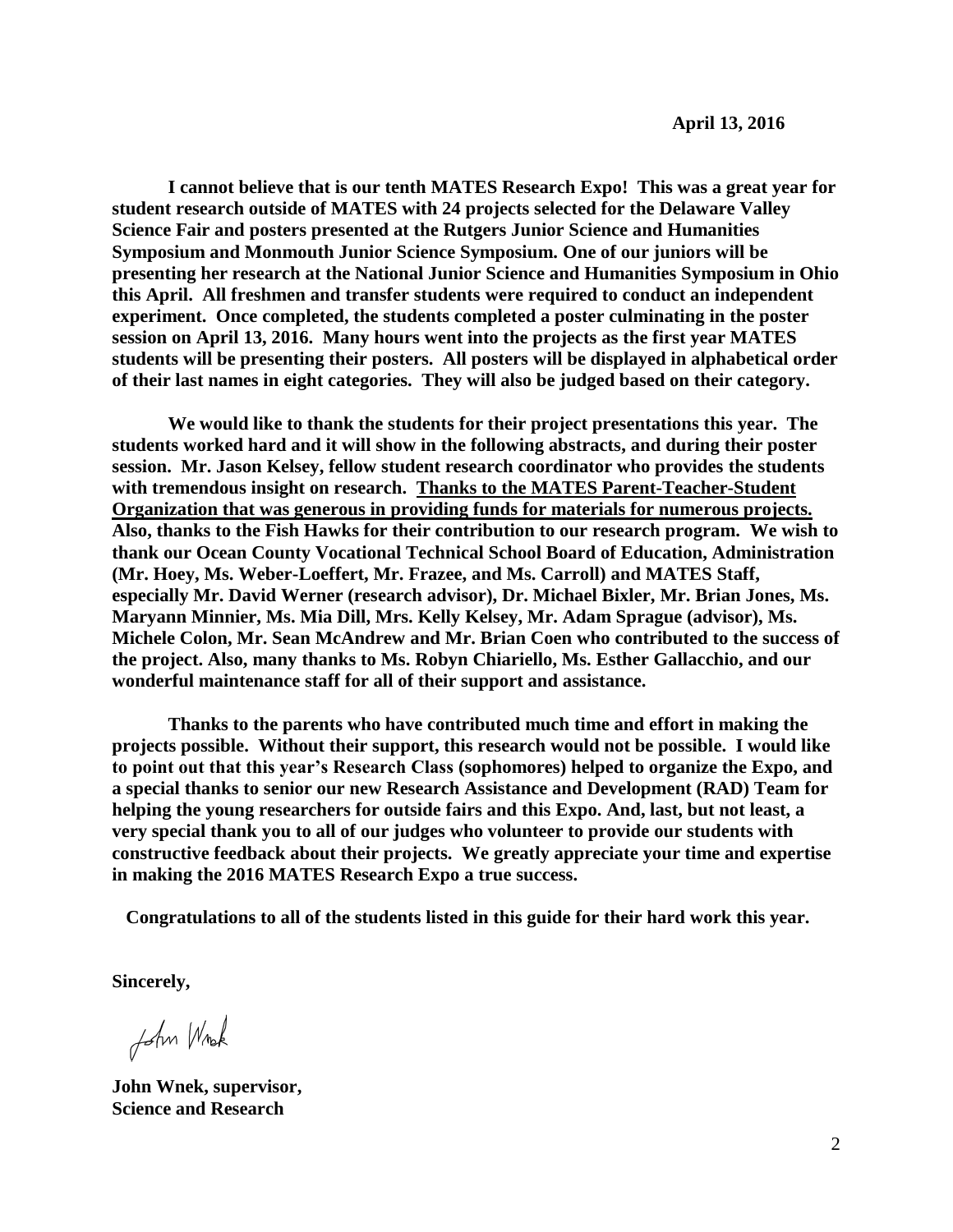# **TABLE OF CONTENTS**

| <b>CATEGORY/PROJECT NUMBER</b>                           | <b>PAGES</b> |
|----------------------------------------------------------|--------------|
| <b>BARNEGAT BAY</b><br>$(101 - 108)$                     | $4 - 6$      |
| <b>BEHAVIORAL AND SOCIAL SCIENCE</b><br>$(201 - 209)$    | $7 - 9$      |
| <b>BOTANY</b><br>$(301 - 310)$                           | $10 - 13$    |
| <b>EARTH, OCEAN &amp; SPACE SCIENCE</b><br>$(401 - 407)$ | $14 - 16$    |
| <b>ENGINEERING AND PHYSICAL SCIENCE</b><br>$(501 - 510)$ | $17 - 20$    |
| <b>ENVIRONMENTAL SCIENCE</b><br>$(601 - 608)$            | $21 - 23$    |
| <b>HEALTH, MEDICINE &amp; SPORTS</b><br>$(701 - 711)$    | $24 - 27$    |
| <b>ZOOLOGY</b><br>$(801 - 810)$                          | $28 - 31$    |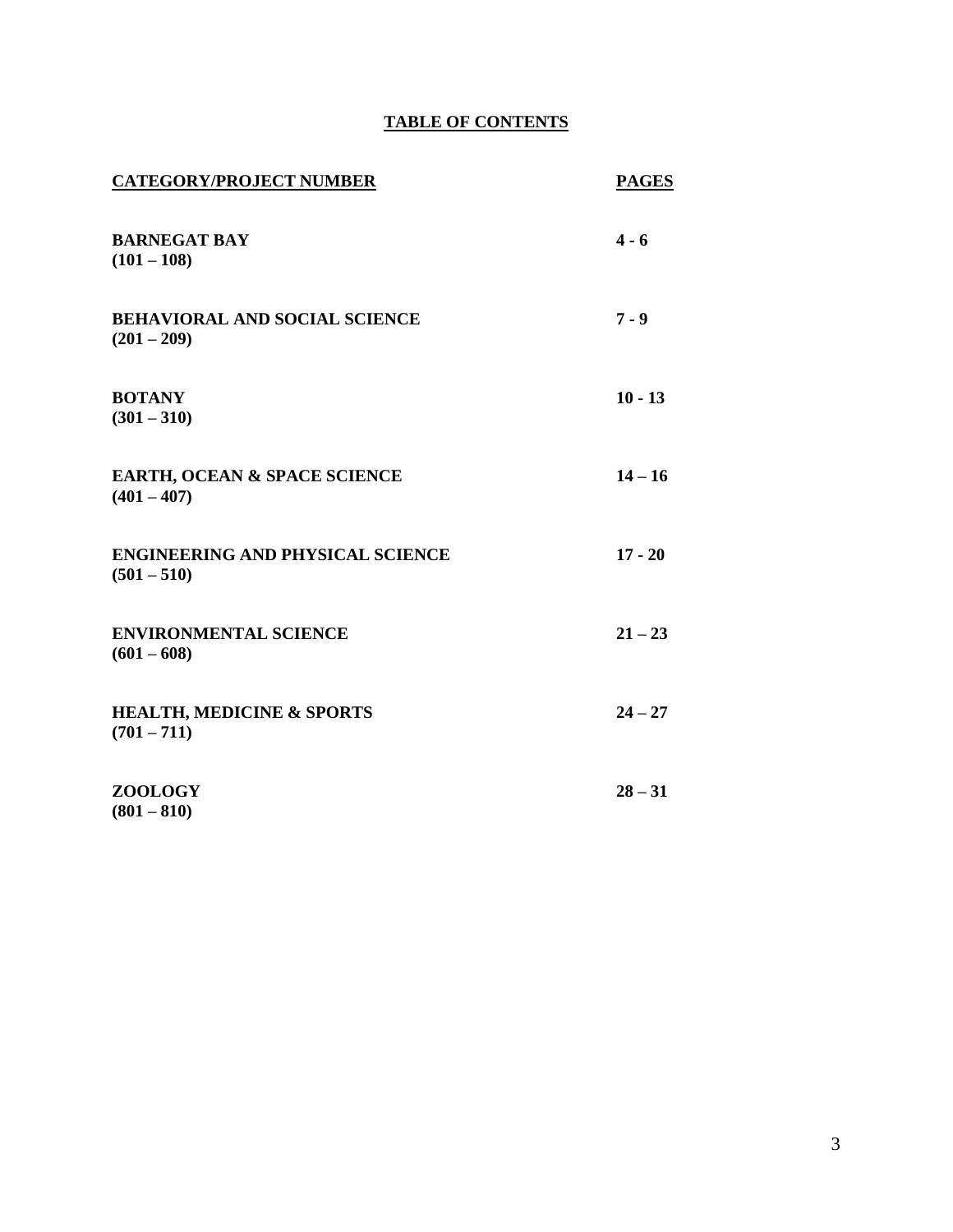#### **BARNEGAT BAY**

#### **101. ABSOROPTION RATES OF DIFFERING FERTILIZERS IN BARNEGAT BAY SOIL**

Sean Beelitz, Block 3 Science Class, Marine Academy of Technology and Environmental Science (MATES); Advisors: Mr. Kelsey and Dr. Wnek

The sea nettle populations has drastically increased in Barnegat Bay throughout the decade. These nettles feed on plankton and larval organisms. Plankton have seen a population growth due to an increase in nitrate concentration. One source of nitrates includes fertilizer runoff finding its way into the bay. However, this runoff can be reduced by choosing a fertilizer that is more eco-friendly. In this project, three simulations of the water table were set up, complete with grass, soil, and water. Three fertilizers were selected, where Milorganite® is eco-friendly, Scotts® is name brand, and Kgro® is the cheap fertilizer. Every three weeks from November to January new fertilizer was added and the nitrate levels were tested. The results showed Milorganite® as a better alternative as it had consistently low nitrate levels. Also, the grass stayed green while the other two withered off during the winter. The cheap Kgro® brand killed the grass, while the Scotts® had higher nitrate levels than the Milorganite® and was not nearly as green. With this study, people may realize that environmentally friendly fertilizer does not mean sacrificing a nice green lawn. Milorganite® reduces nitrate levels in the soil, thus the Bay, and keeps lawns green and healthy.

# **102. WHAT ARE THE pH AND NITRATES OF SOIL IN VARIOUS RENTENTION BASINS IN OCEAN COUNTY?**

Carol Chugden. Block 4 Science Class, Marine Academy of Technology and Environmental Science (MATES); Advisors: Mr. Jason Kelsey and Dr. John Wnek

Retention basins are storage areas used to manage stormwater runoff that prevents flooding and downstream erosion, and improves water quality in an adjacent river, stream, lake, or bay. The water that runs off into these retention basins takes along pesticides, fertilizers, non-source point pollution, and animal waste, that all affect the soil making it more acidic. Soil samples were collected from the following retention basins in Ocean County: Toms River, Brick Township, Lakewood, and Lacey Township. My hypothesis was that Brick Township would have the lowest pH and highest nitrates due to the bigger population density and bigger population, while Lacey Township would have the highest pH and the lowest nitrates due to the lowest population density and overall population. The pH and temperature of the soil was tested at the location where they were collected, and then the soil was taken to MATES to test nutrients using nitrate tablets. Brick Township had the lowest pH (highest acidity) compared to the other towns supporting the hypothesis; meanwhile Toms River had the highest pH (lowest acidity). Lacey Township had the lowest temperatures going into the negatives, while Brick Township had the highest temperatures with up to  $3^{\circ}$ C. Nitrate readings had a constant pattern for each sample, with Brick Township having the highest nitrate rates up to 7ppm which caused the low pH. This experiment is important because it quantifies stormwater runoff. People in Ocean County need to reduce the amount of fertilizers and pesticides they use because these factors all negatively affect our environment (water, soil, etc.).

# **103. PATTERNS IN SOIL PROGRESSIVELY TOWARDS THE BARNEGAT BAY**

Calista Dodaro, Block 4 Science Class, Marine Academy of Technology and Environmental Science (MATES), Advisor: Dr. John Wnek

Soil is made up of three different particles: sand, silt, and clay. Each play a different role and have a different effect on soil. Ultimately, the most suitable soil is 40% clay, 40% silt, and 20% clay. This research was done to find patterns in soil based on location in accordance to the Barnegat Bay, a brackish estuary, and find the most ideal soil for plant growth. Soil samples were collected in the same seven locations three times over the course of three months and brought back to the Marine Academy of Technology and Environmental Science to be tested. I hypothesized that the soil furthest from the bay that was tested would be most suitable for plant growth. Also, that the amount of sand would go up when getting closer to the bay and the amounts of silt and clay would go up. Results showed the first site (the furthest from the bay) had the most ideal soil. In addition, the sand and silt increased while the clay decreased.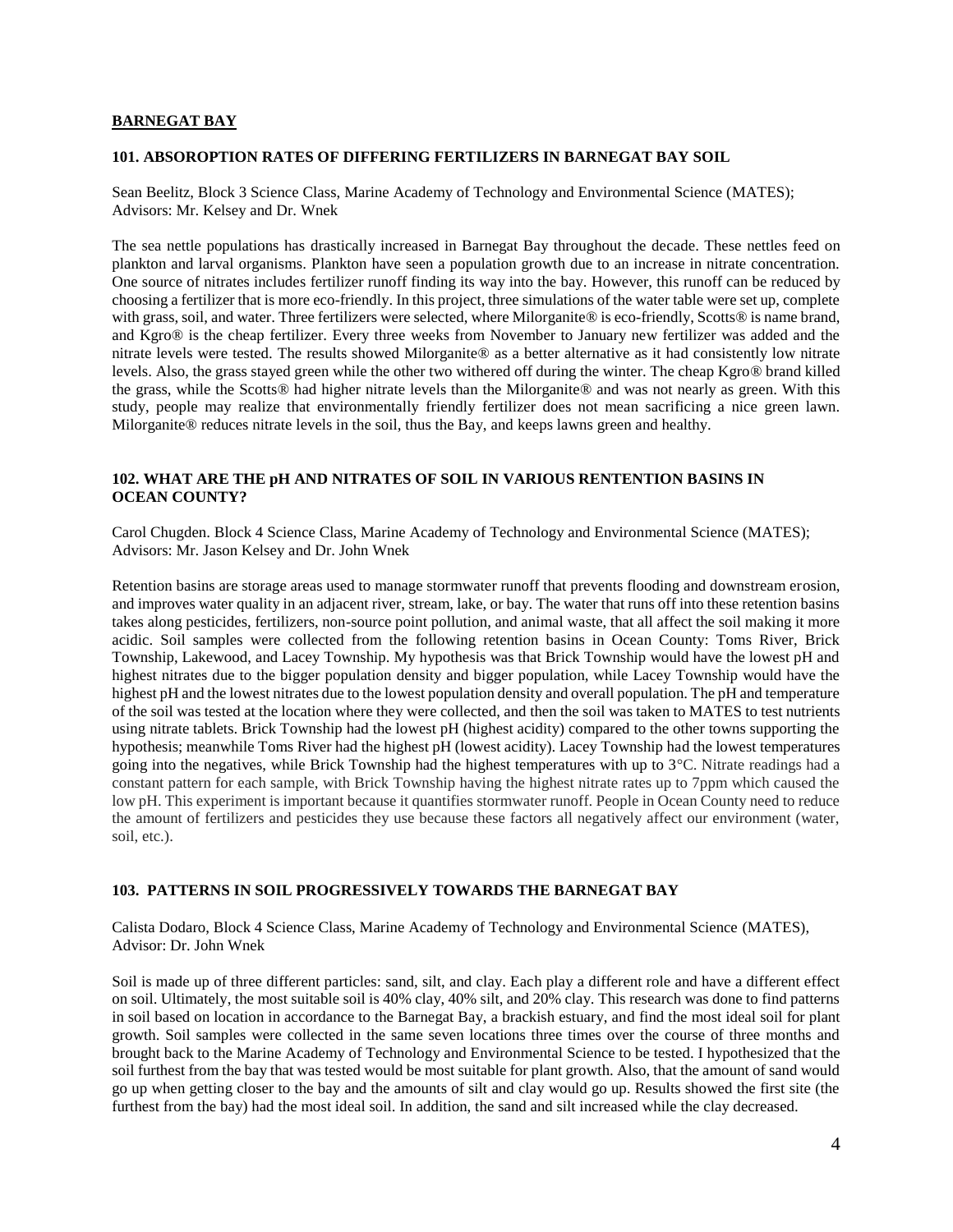# **BARNEGAT BAY (CONTINUED):**

## **104. EFFECTS OF STORMWATER RUNOFF ON BARNEGAT BAY LIFE**

Hannah Nivar Block 3 Science Class, Marine Academy of Technology and Environmental Science (MATES), Advisor: Mrs. Kelly Kelsey Assistance: Mr. Jason Kelsey, Dr. John Wnek

The pH level in which vegetation is planted has one of the greatest influences on plant growth. Soil levels can be measured according to the pH scale ranging from 1 being the most acidic to 14 being the most alkaline. The light which plants receive also has a major role in plant growth due to the wavelengths the greenery is able to absorb. The focus of this study was to determine the finest growing conditions to cultivate a model species of vegetation for experimental purposes; the *Rudbeckia hirta* (Black-eyed Susan). It was predicted that seedlings planted in soil with a pH of 7.0, receiving wavelengths given off from the red, blue and purple artificial lighting would grow the most prosperously. Four Black-eyed Susans were planted in three different kinds of soil levels – 6.75, 7.00, and 7.25– and placed under an artificial lamp. Overall, there was a total of 12 plants under six different lights–red, orange, yellow, green, blue, purple–that are each part of the visible color spectrum. After the collected data was analyzed, the results were able to support the hypothesis, showing the growth success of Black-eyed Susans planted in predicted soil levels and artificial lighting.

#### **105. THE EFFECTS OF RAINWATER ON RUNOFF AND BACTERIAL LEVELS AT BARNEGAT BAY**

Michael Puciul, Block 4 Science Class, Marine Academy of Technology and Environmental Science (MATES); Advisor: Dr. John Wnek

My project focuses on the effects on bacterial levels in the Barnegat Bay from rainwater and runoff. Data was gathered from Henderson Labs from the years 2013 through the summer of 2015. Other parameters collected were rainfall, wind, temperature, etc. The main objective of this project was to show the correlation of how rain and runoff the bacterial levels of *Enterococci* in the bay water. My hypothesis is that when large amounts of rain and runoff go into the bay water, the *Enterococci* bacteria levels spike. But when there is little to no rain, the levels remain the same. The results of this project indicated that there was a correlation between runoff and bacterial levels.

#### **106. EFFECTS OF BAY HARBOR ESTATES' STORMWATER RUNOFF ON BIVALVES**

Sara Sarcona, Block 4 Science Class, Marine Academy of Technology and Environmental Science (MATES), Advisor: Mr. Jason Kelsey

Numerous species of bivalves inhabit international coastlines. They utilize a technique known as filter feeding in order to acquire microplankton that reside within the waters that they are submerged in. It has been concluded, however, that a majority of these organisms are living in highly polluted environments. In order to conclude if the bivalves are ingesting the harmful chemicals and substances along with the microplankton within the water, the "Effects of Bay Harbor Estates' Stormwater Runoff on Bivalves" experiment was conducted. After thoroughly analyzing the data collected over a one week period, it was determined that a majority of the bivalves were unfazed by the presence of the toxins that polluted the water. A few specimens, however, were overwhelmed by the amount of stormwater runoff present within the samples. As a result, two of the test subjects expired and two became ill. In order to preserve the lives of the bivalves that occupy the coastal waters, utilizing green products, or fertilizers, pesticides, and other various chemicals that have been announced to be environmentally friendly, is strongly advised.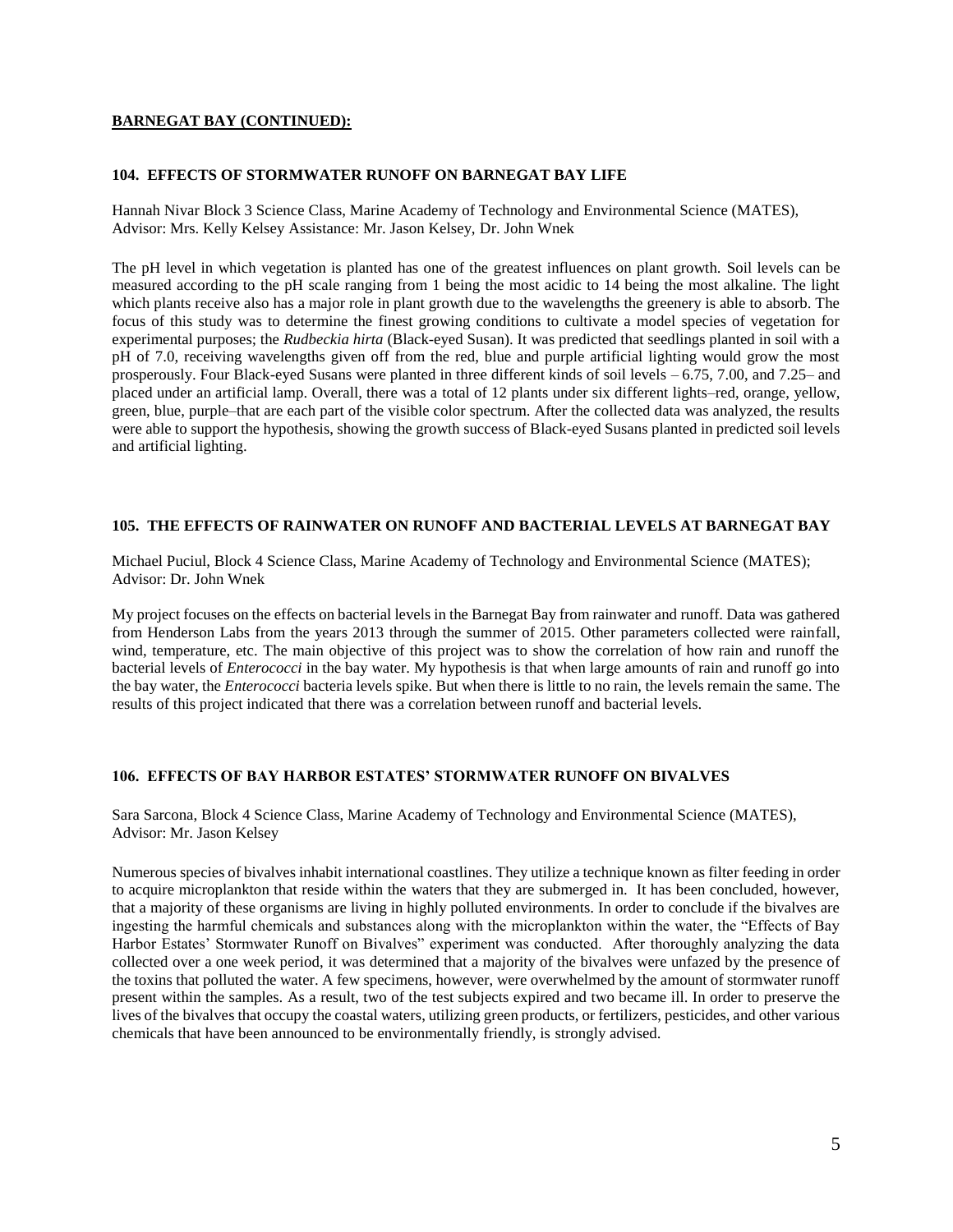## **BARNEGAT BAY (CONTINUED):**

## **107. SEASONAL CHANGES IN THE SEASONAL CHANGES IN THE METEDECONK RIVER AT BARNEGAT BAY**

Sarah Valente, Block 4 Science Class, Marine Academy of Technology and Environmental Science (MATES); Advisors: Mr. Jason Kelsey and Dr. John Wnek

As a tributary of the Barnegat Bay, the Metedeconk River is put under a lot of stress and the water conditions are changing. The change in season from fall to winter can affect certain measurements in the water. From October 26, 2015 to February 15, 2016, dissolved oxygen, chlorophyll, nitrates, salinity, temperature, and turbidity in the water were measured and recorded every two weeks from five sites along the Metedeconk River that were close to the bay. Nitrates in the soil were also measured using a colorimeter and recorded. The data suggested that the dissolved oxygen and the chlorophyll in the water have a direct, inverse correlation (regression,  $P = 0.0292$ ). This can be explained because oxygen is used when algae decomposes. This supports my hypothesis, which was that the dissolved oxygen levels would rise as the chlorophyll levels go down after the algae decomposes. Another direct correlation that has an inverse relationship is between the dissolved oxygen and temperature, and it can be explained because colder water needs more dissolved oxygen at 100% air saturation. The salinity in the water and nitrates in the water and soil remained constant, which did not support my hypothesis. This project shows how certain measurements in Barnegat Bay change and relate to each other overtime and if any efforts are needed to help bring the measurements to their healthy rates.

#### **108. THE ANALYSIS OF STORM DRAIN PUMP STATIONS AT BARNEGAT BAY**

Bella Yedman, Block 1 Science Class, Marine Academy of Technology and Environmental Science (MATES); Advisors: Mr. Jason Kelsey and Dr. John Wnek

Newly installed New Jersey Department of Transportation (NJDOT) storm drain pumps may not be as effective as they seem. These pumps were designed to keep coastal roads from flooding, in addition to separating trash, oil, and sediments from the water and to run only during major storms. However, these pump stations have been running continuously under dry conditions, and one even created a silt plume in the water nearby, which led to the discovery that groundwater had seeped into the pipes that were supposed to be watertight. By conducting this study, my goal is to find out if there are significantly different levels of nitrogen, phosphorus, or fecal coliform at any of the sites. I collected water samples each week for ten consecutive weeks, using a control location and two distances per station, taking into account the water temperature, tide, and precipitation amount at every site. Each sample was tested for nitrogen, phosphorus, and fecal coliform. The trends indicate that L Street has higher levels of the parameters than the other pump stations, which shows that L Street may be having continued groundwater seepage.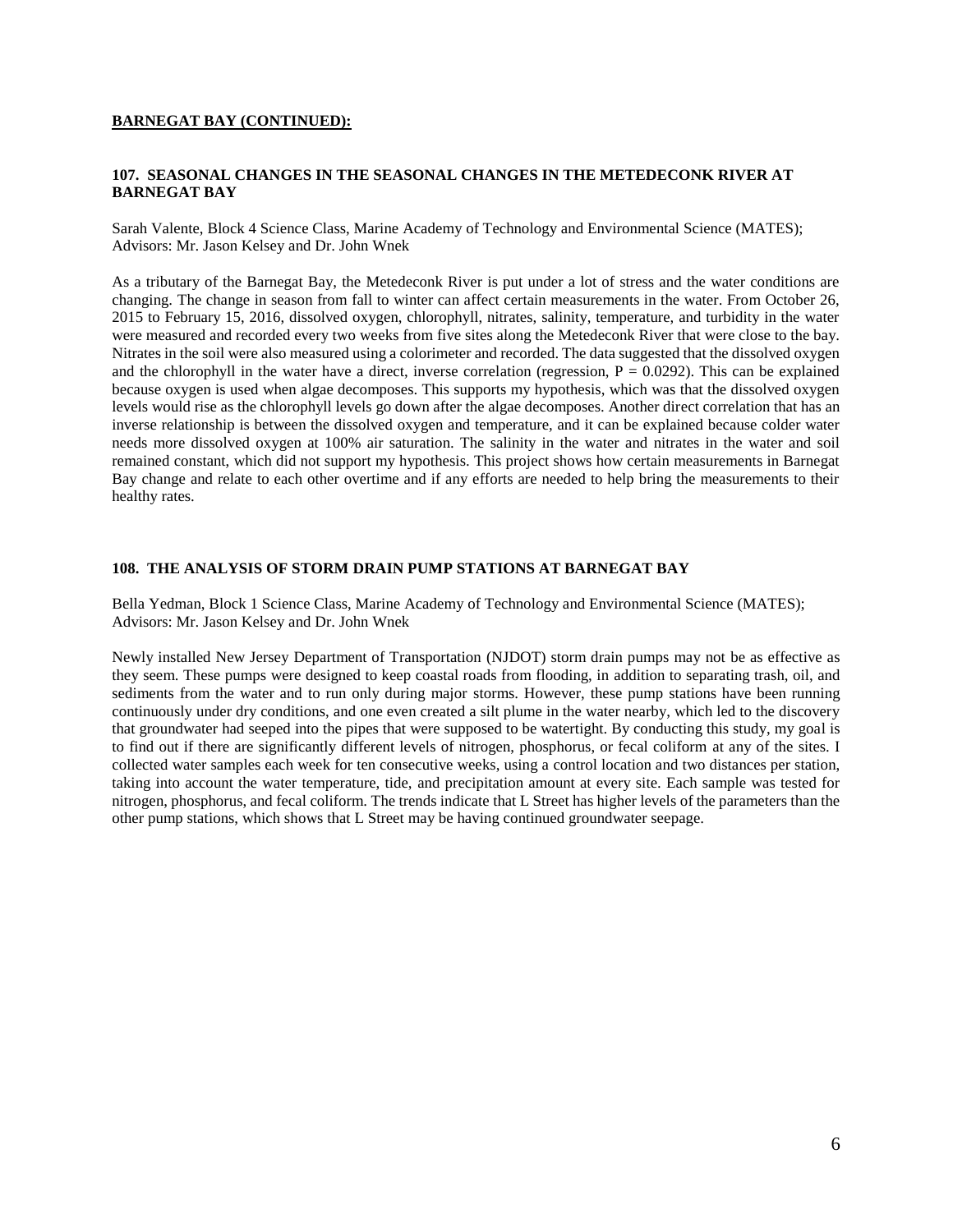# **BEHAVIORAL AND SOCIAL SCIENCE**

#### **201. MOST APPROPRIATE FONT FACES AND STYLES FOR EFFICIENT READING AND DESIGN**

Zach Cartnick, Block 1 Science Class, Marine Academy of Technology and Environmental Science (MATES), Advisor: Mr. Jason Kelsey

In a world where technology is quickly evolving, the ways in which people communicate are drastically changing. Communication is key for transferring thoughts and ideas between people. Over the past two decades, the use of word processing and graphics design software started to replace traditional handwritten methods for creating professional and/or casual messages. To determine which fonts used by these software are more efficient to read, a sample of 20 volunteers were given 12 paragraphs at the same Lexile level. The time taken to read the paragraphs and the amount of errors made while reading were recorded and put together to form a score. To determine what fonts are more desirable for certain designs, an online survey was created that asked participants to rate five fonts on a scale of 0 to 5 based on how fitting they were to given characteristics. The results of the readings concluded that sans-serif font faces can be read more efficiently than serif font faces and fixed-width font faces. The results of the online survey concluded that serif fonts are perceived most trustworthy, formal, and serious font faces, but sans-serif fonts are perceived most modern, and fonts resembling children's handwriting are most creative.

# **202. EFFECTS OF TECHNOLOGY ON SOCIAL INTERACTIONS BASED ON AGE**

Abbie Chan, Block 1 Science Class, Marine Academy of Technology and Environmental Science (MATES), Advisor: Dr. John Wnek

We are in a generation in which technology is an essential part of our everyday lives. Technology can arguably be considered more or less beneficial to society. Even so, it is still a highly utilized medium for many individuals. This study was conducted to see the effects of technology on social interactions based on different ages. I hypothesized that people aging from 14 to 20 would most support the use of technology and be more "attached" to it, this meaning that their amount of usage of technology would exceed the amount of those of older ages. I also hypothesized that technology would lessen face-to-face communication most prominently in people aging from 14 to 20 and the least in people of older ages. A survey was given to four age groups: 14-20, 21-33, 34-45, and 46-60. There were ten questions, the questions focusing on the personal technology use of the participants and their firsthand beliefs on the effects of technology. The results indicated that the respondents in age groups 14-20 and 21-33 were the most involved with technology which partially supports my hypothesis. 76% of all the respondents answered that technology lessens social interaction as opposed to it improving social interaction; all age groups had a higher percentage supporting the fact that technology lessens social interaction. Respondents in age group 46-60 demonstrated the least use of technology compared to the other three age groups.

# **203. HOW MUCH HAS EDUCATION CHANGED OVER THE PAST FEW DECADES?**

Corbin Grosso, Block 1 Science Class, Marine Academy of Technology and Environmental Science (MATES), Advisor: Dr. John Wnek

Surveys were given to 51 people, ranging in age from 14 to 74, in order to see how much people learned. The surveys contained 10 questions each, with half being basic math skills like addition, subtraction, etcetera, and the other half being algebra. Overall, the surveys focus on math skills, which when compared to the participant's age can show how much the participant was taught. According to one of the participants, algebra used to be optional, and being the harder option, most people avoided it. The survey collected three pieces of information from people: age, time taken, and their score as a percentage. The survey's data showed that most people who scored highly took their time. It also showed that younger people were more likely to know what they were doing, and that they usually worked more quickly. This leads to the conclusion that what is now considered low-leveled, basic education was previously of a much higher tier.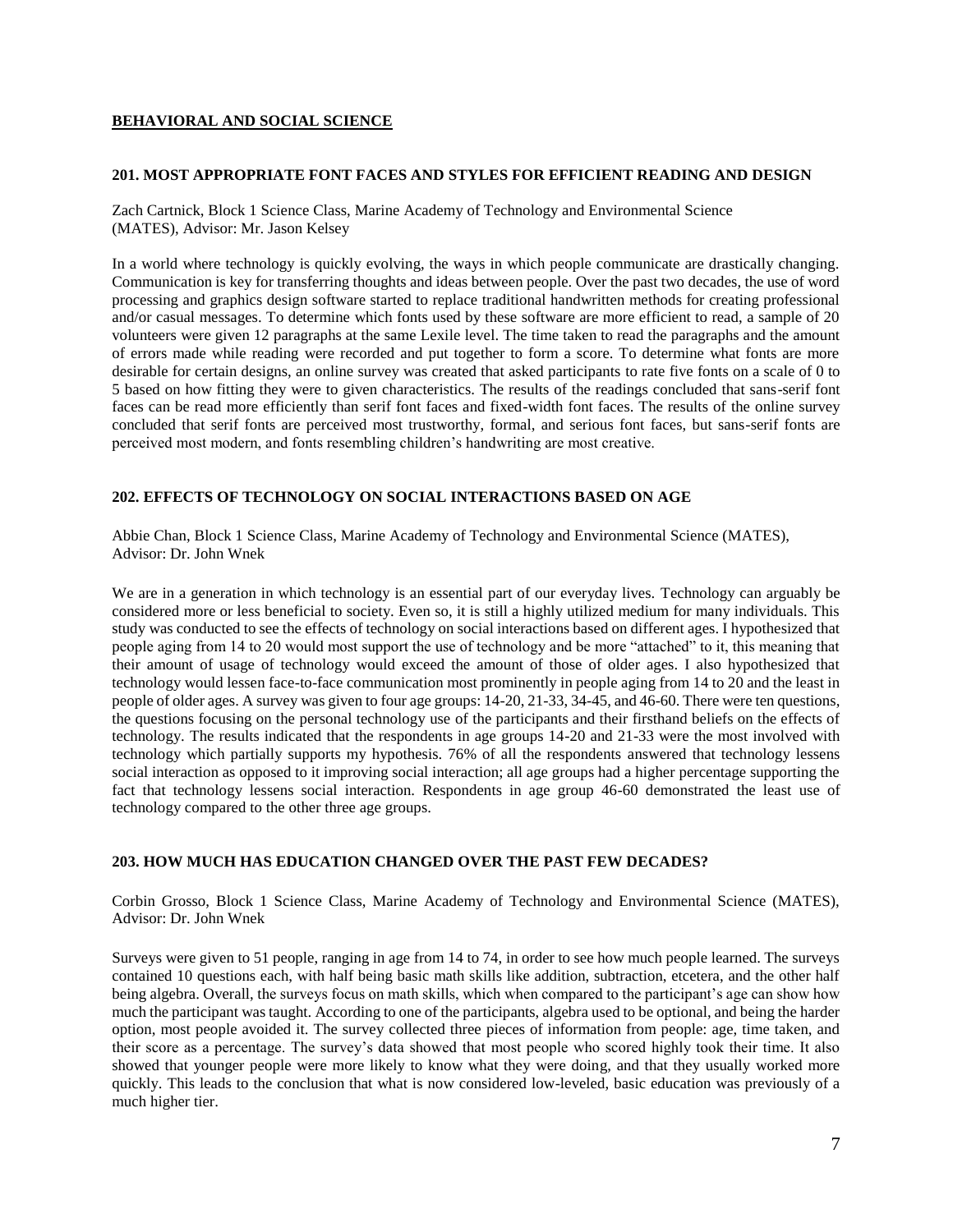#### **BEHAVIORAL AND SOCIAL SCIENCE (CONTINUED):**

#### **204. ANALYZING PERCEPTIONS ON CLIMATE CHANGE: MOTIVATING ALARMED, UNCOMMITTED, AND DISMISSIVE AUDIENCES TO ADAPT**

Ellie Hulit, Block 3 Science Class, Marine Academy of Technology and Environmental Science (MATES), Advisors: Mr. Kelsey and Dr. Wnek

Climate change is a growing problem. The industrial revolution spawned a need for automobiles which give off an alarming amount of carbon dioxide that pollutes the air. This new invention started the desire for more technological advancements for all of mankind. Climate change is bringing detrimental effects to our world; for example, sea levels are rising, global temperatures are rising, and extreme weather patterns are emerging. The human race, as a whole, must take action against climate change. This study analyzed responses to a survey, regarding climate change, to discover different ways to motivate alarmed, uncommitted, and dismissive audiences to adapt to climate change. The survey used for data collection was created on the website called Survey Monkey, and over 100 respondents participated. After the collection of 111 complete responses, the data was put into a spreadsheet for analyzation. Two hypotheses were created for this study: 1) All three audiences will most likely to adapt to climate change if framing highlights the impact of climate change on future generations. 2) Millennials, anyone from ages 14-29, are more alarmed about climate change than other generations. The first hypothesis was correct since 45% of all respondents indicated they are concerned with environmental problems because of the consequences for future generations. The second hypothesis was incorrect since 75% of respondents aged 50+ were alarmed about climate change, higher than millennials with 60.4% of respondents.

#### **205. WHAT ARE INDIVIDUALS MOST AFRAID OF?**

Matthew Scannicchio, Block 3 Science Class, Marine Academy of Technology and Environmental Sciences (MATES); Advisor: Mr. Jason Kelsey

Arguably one of, if not the most basic emotion possessed by humans is that of fear. Whether it be of other individuals or of geological disaster, fright is unilaterally present in the brains of all. This experiment was designed to test which fears in particular are the most common among individuals. Five groupings of fear were decided upon: "human fears" (fears of certain kinds of people), "situational fears" (fears of being in certain predicaments or in certain surroundings), "natural fears" (fears of meteorological or geological disasters), and "biological fears" (fears of nonhuman living things), along with a control group composed of benign, everyday objects. Each participant was asked to view a set of images representing several subsets of each grouping and determine, on a scale measuring from 1 to 5, the fear response evoked by the image in question. After the data was compiled, it was found that the participants, on average, were most frightened by the "natural fear" grouping while the "human fear" grouping ranking was the lowest outside of the control group.

# **206. THE EFFECT A PLACEBO HAS ON THE PHYSICAL OUTPUT OF A SUBJECT**

Richard Sistad, Block 1 Science Class, Marine Academy of Technology and Environmental Science (MATES); Advisor: Mr. Jason Kelsey

Placebo medications have been used for hundreds of years to treat illness. Placebos are classified as treatments that use a physiological approach to cure or improve physical health or performance. Usually, for them to work as prescribed, the subject must believe that the treatment works. In this experiment, a placebo was given to 15 subjects. The subjects must run 3 runs over the course of three days. The control run is a simple 100 meter sprint. The next run will require the subjects to be given 125 mL of RedBull®, which contains a high amount of caffeine, which will significantly increase heart rate. After the data was accounted for, one more run was done. In this run, the placebo was introduced to the subjects. The subjects will be lead to believe that the new drink is enhanced to increase physical output. However, this drink is just 125 mL of RedBull®. It was hypothesized that the placebo effect will take place, and the subject will have an increase in performance on the last race.. The results show that the average time in seconds for the control is 16.6; 2nd run is 14.6; 3d is 13.9. From ingesting the Redbull®, an average of 2 seconds was shaved off from the control, and the placebo shaved off 2.7 seconds from the control. These results and are significant for such a short run, and if the race had a longer distance, time could be taken off from the results.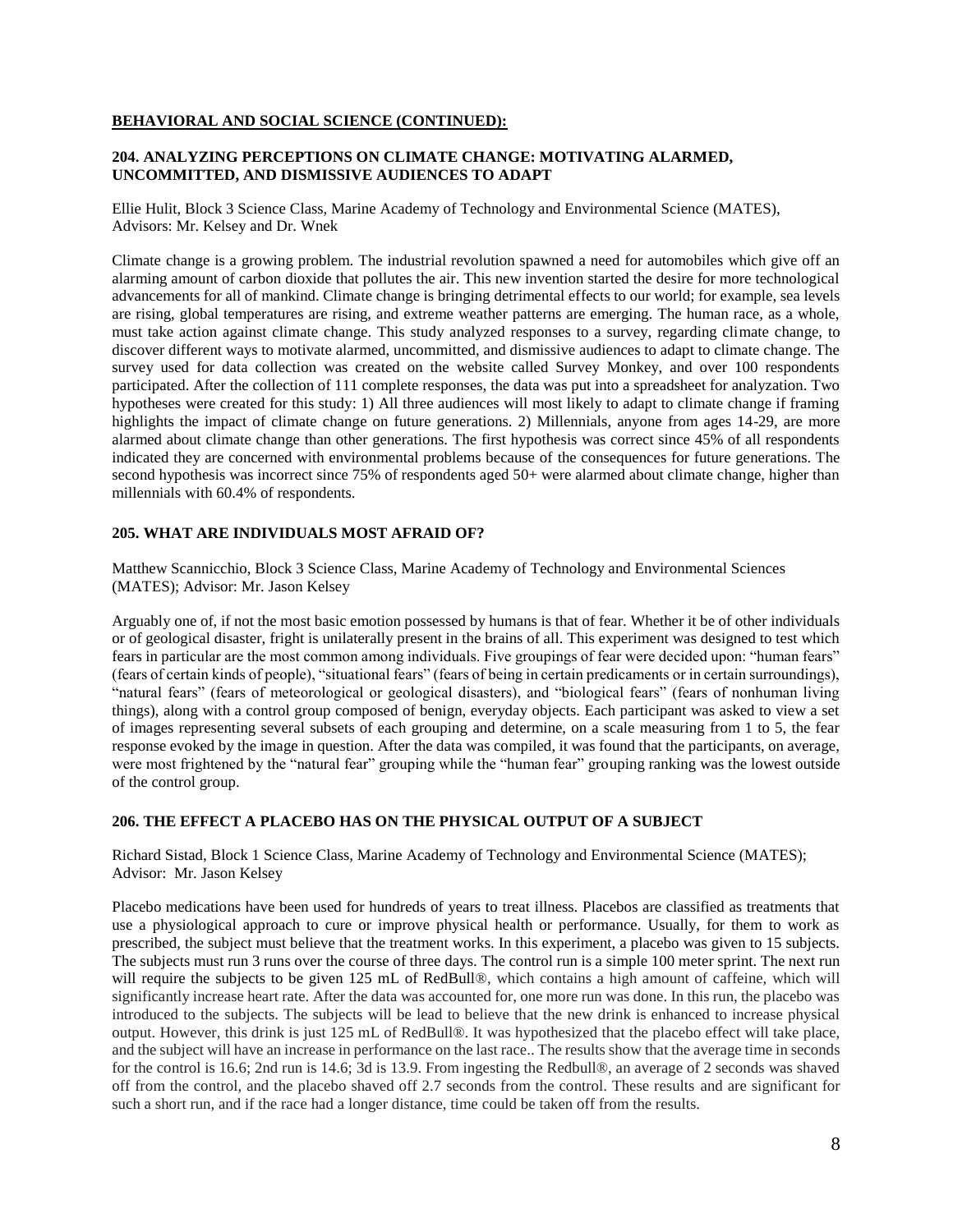# **BEHAVIORAL AND SOCIAL SCIENCE (CONTINUED):**

# **207. EFFECTS OF VISUAL ADVERTISING CUES ON PURCHASE PATTERNS**

Vincent Spitale, Block 3 Science Class, Marine Academy of Technology and Environmental Science (MATES), Advisor: Mr. Jason Kelsey

Although people may not realize, when individuals decide to buy a product they are focused primarily on how it is presented. There is not much known if different age groups have differing preferences. To find any distinct differences, a survey was created that displays a series of book covers that changed their designs at some point. Each participant was directed to choose the cover they were more likely to purchase. It was distributed physically to 34 participants in two separate age groups. The participants were obtained locally, through school, and community groups. Their ages ranged from 12 to 20 in the teen-young adult group, and 42 to 72 in the adult group. The data was analyzed in graphs and separated into the two age groups on a question by question basis. A correlation within the teen-young adult group was found. The younger participants were more likely to choose a more minimal book cover in direct comparison to the older age group. Overall, more colorful book covers were favored throughout the age groups. This information may be useful to advertisers who are trying to market to specific ages.

#### **208. THE EFFECTS OF THE "FIGHT OR FLIGHT" SYSTEM ON MEMORY**

Leah Starnes, Block 4 Science Class, Marine Academy of Technology and Environmental Science (MATES), Advisor: Mr. Jason Kelsey

The brain reacts to dangerous situations by releasing various hormones causing people to ignore other information and to focus solely on surviving. Witnesses of crimes are put in situations in which this commonly occurs and a "fight or flight" response is initiated. During court trials for these incidents, these witnesses may be asked to answer specific questions, including who the criminal was. Is it true these witnesses will remember the event accurately? Can increased stress on people alter memory? To come to a conclusion, participants were put in a situation that causes an adrenaline rush to mimic the body's reaction when a crime is occurring with less potential risk involved. A quadrat with 25 sections, a timer, a blindfold, the randInt function of a TI-84 plus graphing calculator, and six objects, including a rubber duck, a red Expo marker, a bell, a timer, a dry eraser, and tape were used to perform a memory test with two trials. In the first trial, the control, 13 participants were memorized the placement of six objects in sections of a quadrat for 10 seconds. The subjects were then blindfolded for another approximate 10 seconds as the objects were removed. Then, the blindfold was taken off and the participant was asked to place the objects back in their original places. In the second trial, subjects went through the same process but when asked to remove the blindfold, a startling sound was produced. The data showed that stress negatively affected the number of correctly placed objects in the second trial. It could be concluded that information given by witnesses may not be very accurate.

# **209. THE PRIVACY AVAILABLE TO INDIVIDUALS IN THE DIGITAL AGE**

Sharon Xu, Block 4 Science Class, Marine Academy of Technology and Environmental Science (MATES); Advisors: Mr. Jason Kelsey and Dr. John Wnek

The influx of a technological age has intensified the vulnerabilities of the general public online. With the recent trends of digitalization of records and social media use, an increasing amount of personal information has been made public. This project examined the quality of the information obtained online on various government databases in order to analyze the threats associated with it being accessible by all. The information was supplemented by searching the individual through social media. Spear phishing and social engineering are often the means of access to a computer's hard drive through Trojan horses. While the documents obtained from the databases contained more technical information, social media revealed their interests, which when designing a spear phishing attack, could be even more effective. This study showed there was more than enough information readily available online to create a calculated and organized spear phishing attack. Knowledge of social media privacy settings is crucial because users who did not designate privacy settings were the most vulnerable to the information being used for malicious purposes.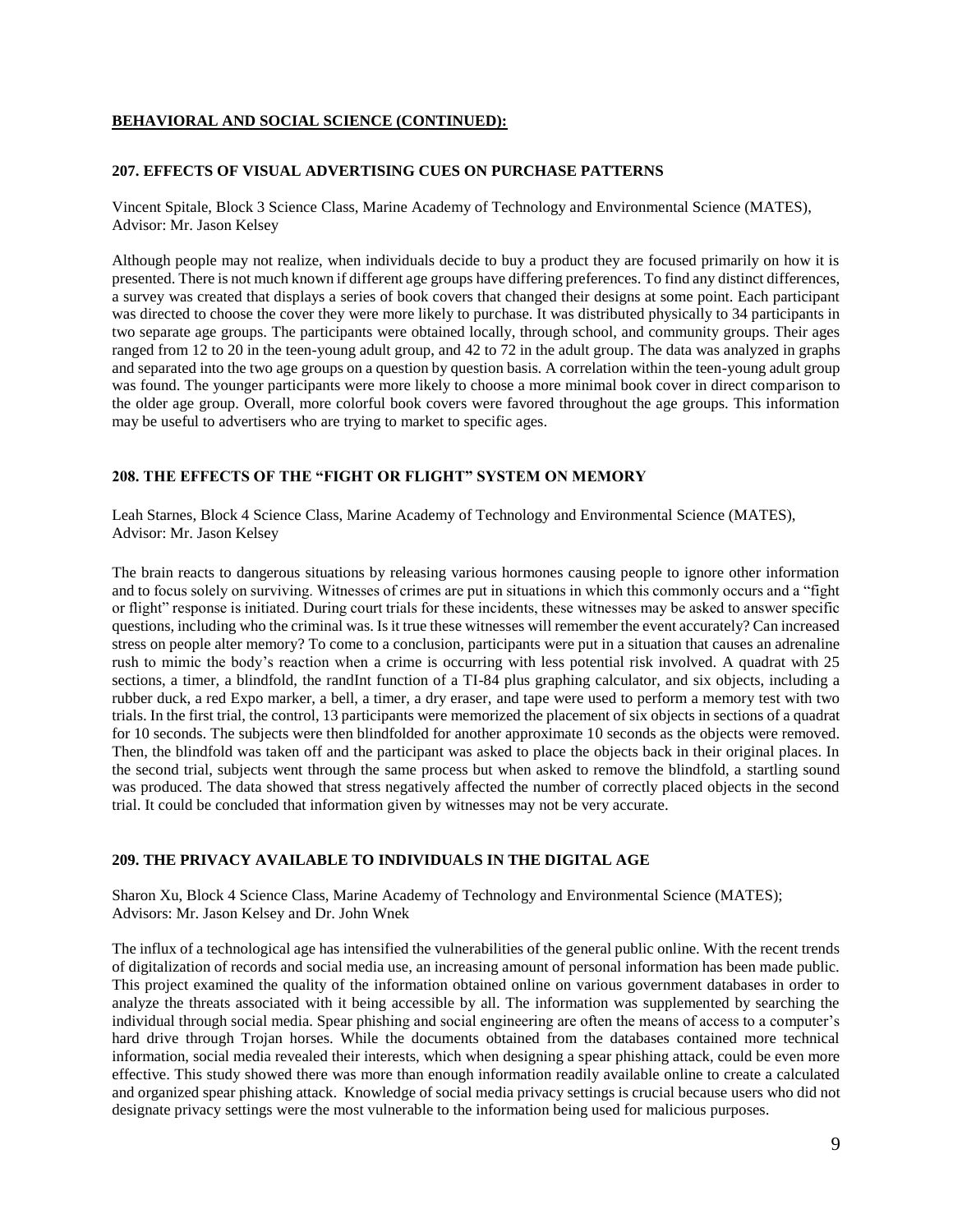# **BOTANY:**

#### **301. THE EFFECTS OF INSECTICIDE AND HERBICIDE ON PLANTS**

Meem Arzani, Block 3 Science Class, Marine Academy of Technology and Environmental Science Advisor: Mr. Jason Kelsey

Pesticides are used for agriculture with positive outcomes. But with the different environment in potted plants, will pesticides cause a change in the plant's health? Insecticides and herbicides can be used indoors as commonly as they are used outdoors for large-scale agriculture or gardening, but the difference in the environment of the treatment area can cause different outcomes. This experiment was designed to test whether the use of insecticide and pesticide on two different plants would affect their growth, soil pH, and health. Twelve plants, six African Violets and six Polka-Dot Plants, were treated for thirty days. Three of each plant were given insecticide while the other three were given herbicide. Of the groups of three plants, one was given no treatment, one was given treatment every day, and the third was given treatment every other day. It was hypothesized that the plants given treatment every day would have a decline in health and the plants given no treatment would be the healthiest. The pH's of the plants all seemed to be similar to each other, so the pesticides were found not to affect pH. Health and growth of the treated plants steadily declined, while health and growth of the untreated plants steadily improved. It was concluded that the use of pesticides on indoor potted plants negatively affected their health.

#### **302. THE EFFECT OF VITAMIN E ON THE GROWTH OF THE POTHOS PLANT,** *EPIPREMNUM AUREUM*

Teresa Brostow, Block 4 Science Class, Marine Academy of Technology and Environmental Science (MATES), Advisor: Mr. David Werner

The Pothos plant, *Epipremnum aureum,* is a very hearty plant which is common in many households. *E. aureum* is native to typically tropical and subtropical regions around the world. It typically thrives in day temperatures of 75-90 degrees Fahrenheit and night temperatures of 65-75 degrees Fahrenheit. This plant was tested by watering it with water infused with different levels of vitamin E in a cold environment to see if the Vitamin E would make the plants involved in the experiment less vulnerable to the cold temperature of around 35 degrees overnight. Specifically the goal of the experiment was to see the plant's amount of growth in the two-month period of time was increased with the plants fortified with the Vitamin E. My hypothesis was that the plants given 400ml of Vitamin E would have the highest growth change, then the plants fortified with 200mL of Vitamin E would have the second highest, and the plants with no Vitamin E added would have the smallest growth change. I came to this hypothesis because different species in the Antarctic have to consume more Vitamin E in their diet in order to withstand the extreme cold. There was also a control group of plants in a constant temperature around 70 degrees Fahrenheit for comparison. The plants were in the cold environment only overnight so they and the control would have the same exposure to sunlight to decrease any other outside variables. The results of the experiment did support my hypothesis with not only qualitative but quantitative evidence as well, as the all plants fortified with the Vitamin E were noticeably glossier and had a more vibrant green color than the others. This experiment is important because if this method can be incorporated into crop farming to help protect them from the cold there could be less loss in food supply and overall a greater and healthier amount of crops.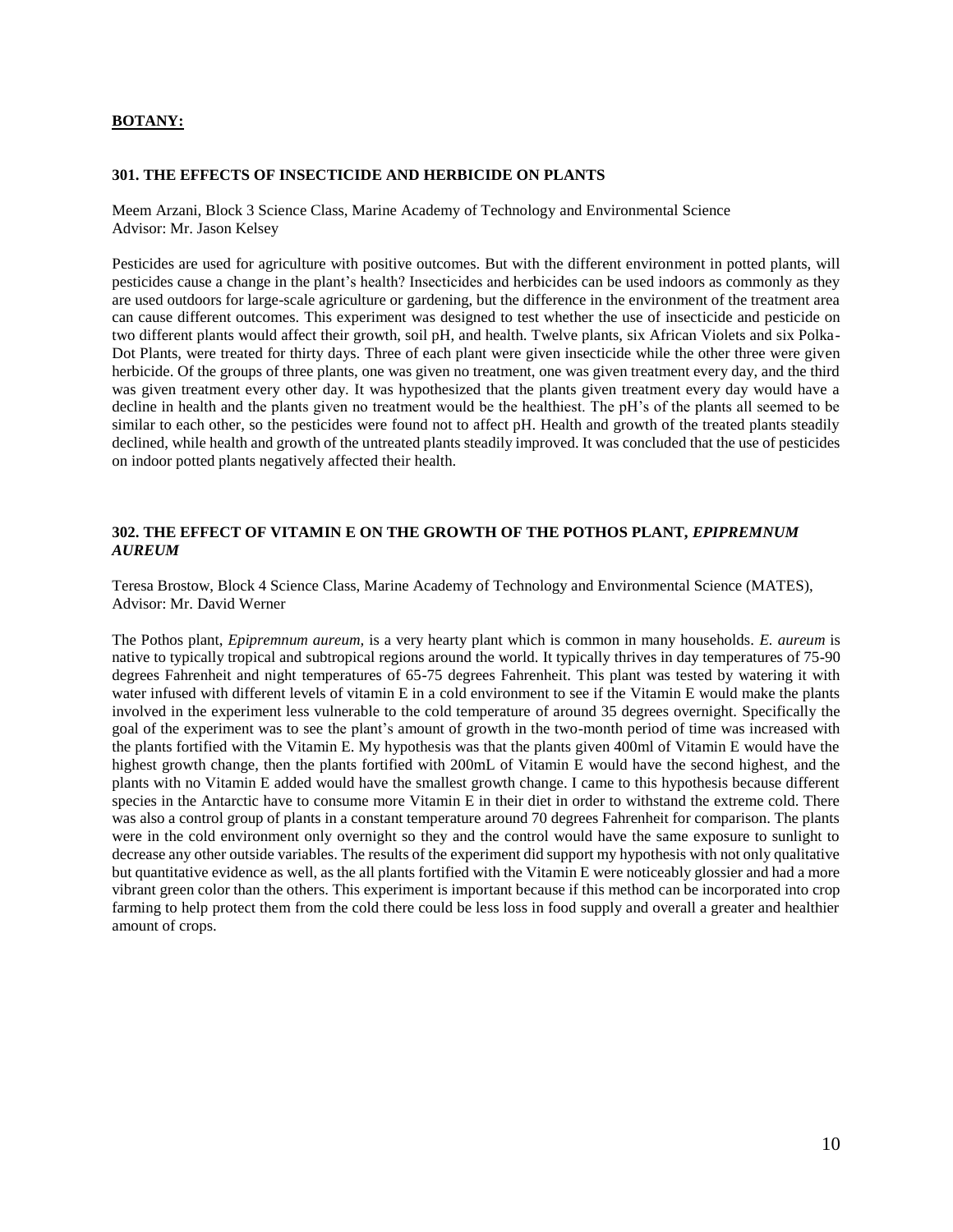# **BOTANY (CONTINUED):**

#### **303. HOW RADISH SEEDLINGS GROW IN DIFFERENT FERTILIZERS**

Cameron Buck, Block 4 Science Class, Marine Academy of Technology and Environmental Science (MATES), Advisor: Dr. John Wnek

Most fertilizers that are bought at a store contain all sorts of unnatural and toxic chemicals. If it were possible to use a more organic fertilizer for growing plants, it would have an extremely positive impact on the environment. This experiment was made to show how well radishes could grow in composted materials compared to chemical-based fertilizers. The composted materials that were tested were egg shells, banana peels, carrot peelings, and coffee grinds. Some seedlings also grew in soil without any fertilizer and soil with chemical-based fertilizer for comparison. First, I put the composted materials in their own containers to decompose. Next, I planted the radish seeds in the seed trays, along with the fertilizers, which each contained six different seeds. Then, I recorded the growth of each seedling that was the tallest of the seedlings in its fertilizer every seven days and compared their heights. The results from the measurements show that the seedlings in the banana peel soil had grown the best out of the organic fertilizers. This means that the best organic fertilizer for radishes is banana peels, which also shows that it's possible to use safer, environmentally friendly, and more organic alternatives to chemical-based fertilizers.

# **304. SEA LEVEL RISE: THE EFFECTS OF SALTWATER INUNDATION ON PLANT LIFE IN BARNEGAT BAY, NJ**

Sarah Daley, Block 3 Science Class, Marine Academy of Technology and Environmental Science (MATES); Advisors: Mr. Jason Kelsey and Dr. John Wnek

Sea level rise is a very real event that is affecting the entire world. This global event is caused by thermal expansion and the melting of glaciers. New Jersey coastal areas, including the Barnegat Bay estuary, are already experiencing one of the highest rates of sea-level rise in the continent. Latest observations show recent rates of approximately 4 mm per year (about 40 cm per century) of sea level rise. This means that by 2050 sea level rise is expected to rise by approximately 30 cm and by 2100 sea level rise is projected to rise about 90 cm along the Jersey Shore. This event is causing soils in coastal areas to become more saline. This could be a problem for residents of Barnegat Bay since New Jersey is the "Garden State." For my project, I conducted an experiment in order to reveal the effects of exposure to saltwater on plant life. Wheatgrass and radish sprouts were both grown in three aquaponics tanks of different salinities; freshwater, 1 ppt, and 2ppt. These plants were used because they are both plants that are edible and relatively easy to manage, and they are commonly grown in gardens of coastal New Jersey residents. The plants were grown over a four-month period. The results of this experiment were that the plants in the freshwater tank grew the slowest and were the smallest, the 1ppt plants were the largest and grew the fastest, and the plants in the 2ppt tank were in the middle of the other two tanks in both size and growth rate.

# **305. COMPARISON OF** *SALICORNIA* **DENSITY**

John DesRochers, Block 3 Science Class, Marine Academy of Technology and Environmental Science (MATES); Advisor: Mr. David Werner

*Salicornia* is an edible, succulent halophyte; a plant that grows in water of high salinity. However, little is known about factors that result in its maximum growth. Thus, this project addressed the location in which *Salicornia* had the highest density. During the experiment, a random selection of *Salicornia* (sometimes called pickleweed) was taken on the marsh with an open quadrat. The number of sprouts of *Salicornia* were counted to determine its density within the area. Distance to the nearest water source and its depth were recorded, along with the distance to *Phragmites Australis*; one of the few plants that grows around *Salicornia*. Another species that grows around *Salicornia* is Smooth Cordgrass, but it was excluded from the experiment because the *Salicornia* grew evenly amongst it*.* My results indicated that the closer to the water edge and the closer to *Phragmites Australis*, the higher the *Salicornia* density. Also the ideal water depth for growth was approximately one meter.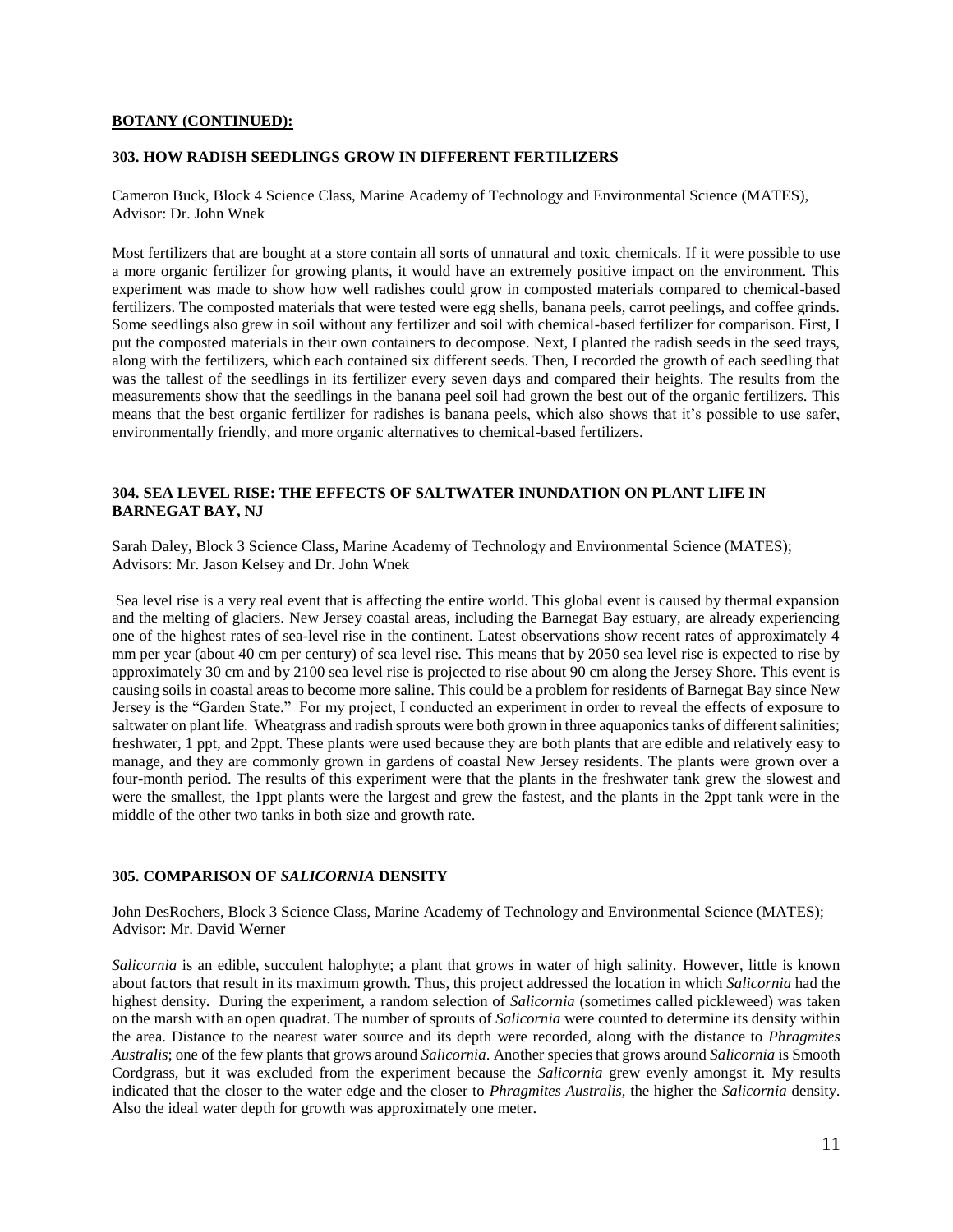#### **BOTANY (CONTINUED):**

# **306. EFFECT OF TSP ON RADISH SEEDS**

Maria Dreher, Block 3 Science Class, Marine Academy of Technology and Environmental Science (MATES), Advisors: Mr. Werner and Dr. Wnek

Trisodium Phosphate (commonly known as TSP) is a harsh chemical which is banned in some states, but used as a common cleaner in others. TSP is sold and distributed as a powder which the consumer must mix with water to a ratio of ¼ cup TSP: 2 gallons water. While phosphates are known to harm plant growth, the specific effects of TSP on plant life is not included in any scientific research study or Material Safety Data Sheet that was found. This experiment helps to fill that gap of knowledge by investigating the effects of various concentrations of TSP and water using radish seeds. It was hypothesized that the control sample of 100% water would produce sprouted seeds while the sample of 100% TSP would completely stunt the growth of all seeds. Six samples were prepared using six radish seeds in each. Then samples were prepared with TSP mix concentrations of 0%, 6.25%, 12.5%, 25%, 50%, and 100%. All seeds in the solutions with TSP had discolored water and no sprouted seeds. The results indicated that TSP is devastating to plant growth even in low concentrations (supported by the solution with only a 6.25% TSP concentration and no sprouted seeds.) This new information on Trisodium Phosphate's negative effect on plant growth will further advance the country's retreat from the use of TSP.

# **307. THE EFFECTS OF DIFFERENT WAVELENGTHS OF LIGHT ON LETTUCE PLANTS**

James Kim, Block 1 Science Class, Marine Academy of Technology and Environmental Science (MATES), Advisor: Mr. Jason Kelsey

All plants utilize the process of photosynthesis to synthesize glucose, a source of fuel for a plant. A key component in the process of photosynthesis is light. Since light has varying wavelengths that display different colors, the three primary colors of light will be tested on lettuce plants to determine what effects each color has. Four bins of lettuce were planted and for each color of light. The lettuce was grown outside for approximately two weeks, and then brought inside where they were placed under red, green, and white LED light bulbs. The sections were blocked off to avoid light mixing. The lettuce grown under the blue light yielded the most biomass. Lettuce grown with red light had lower levels of biomass compared to lettuce grown under blue light, and lettuce grown under green light yielded the least biomass. Since blue wavelengths of light have more energy, it supplied the most during photosynthesis, followed by red. Although green light has more energy, it was reflected, preventing the plant from receiving enough energy. If more time was used to conduct the experiment, the results may have yielded more significant results.

# **308. THE EFFECTS OF HOUSEHOLD TYPES OF RADIATION ON PYCNANTHEMUM**

Nicole Kondrk, Block 3 Science Class, Marine Academy of Technology and Environmental Science (MATES), Advisor: Mr. Jason Kelsey

Most households in America contain objects that are radioactive. The radiation emitted by these items has adverse effects on living organisms, particularly plants. In order to test this, groups of mint plants were exposed to four different house hold objects that emit radiation. The plants were treated equally and exposed to the same amount of sunlight in order to ensure that the radiation was the only variable in the experiment. Each one of the plants' height was documented on the same days. The collected data was examined and grouped according to the type of radiation the plant was exposed to. Not all of the types of radiation had impacted the plants, but the kinds that did dramatically altered their growth patterns.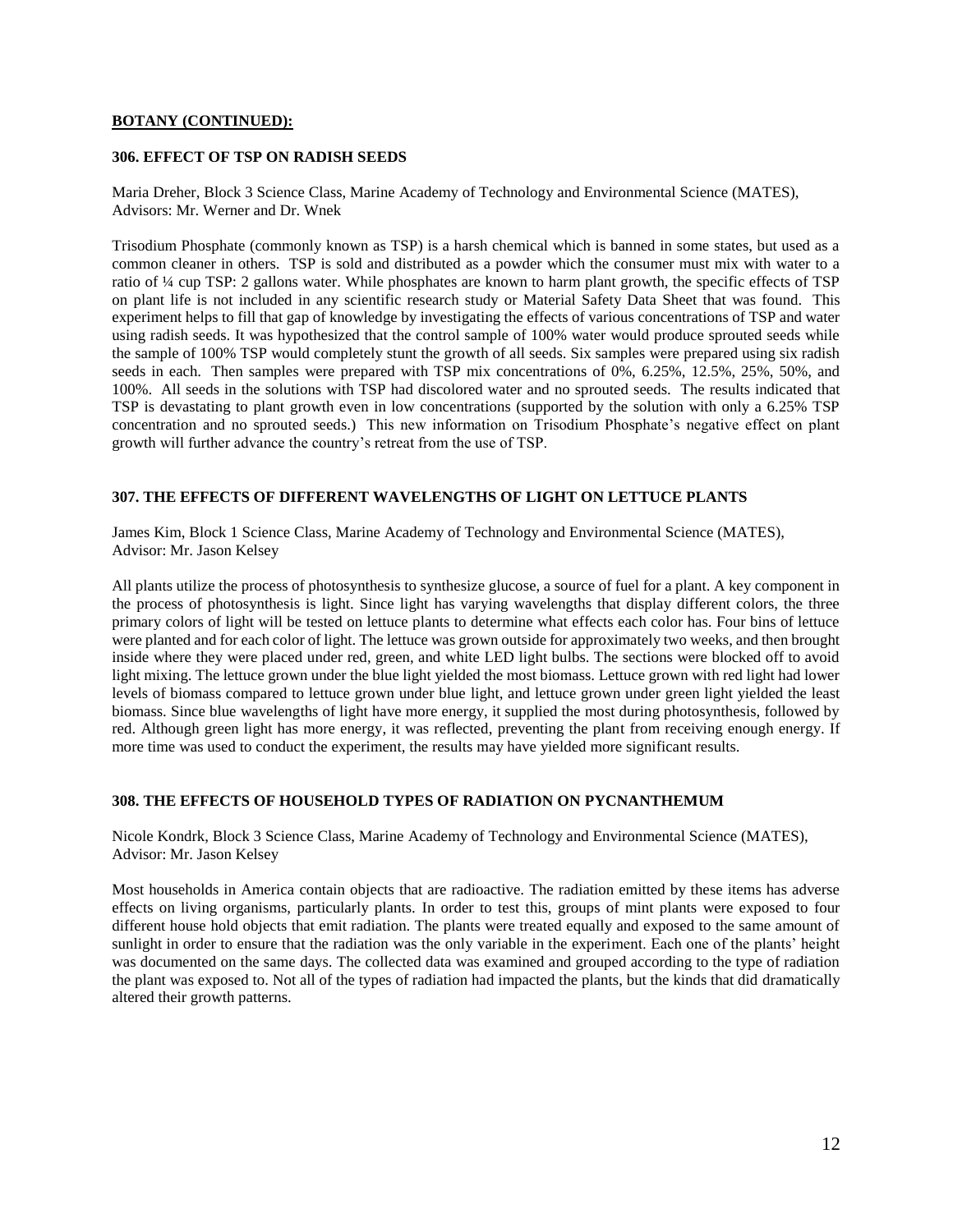#### **BOTANY (CONTINUED):**

#### **309. HOW DO FERTILIZERS AFFECT THE GROWTH OF SUBMERGED PLANTS?**

Nick Patestos, Block 3 Science Class, Marine Academy of Technology and Environmental Science (MATES), Advisor: Mr. Jason Kelsey

Every day, plant fertilizer from lawns and gardens is washed into the Barnegat Bay due to runoff from storms. This has been linked to several cases of dying and decaying plants that are needed in the ecosystem, but how does fertilizer affect the growth of submerged plants? To discover the solution, a test was carried out using a mixture of two fertilizers, one made of blood meal (nitrogen) and one made of bone meal (phosphorus). Two tanks were filled with artificial sand and tap water. Two aquatic plants of the same species were planted in the sand. Data concerning the temperature of the water and the appearance of the plants was taken over a course of three weeks. The first week, the plants were able to grow in a fertilizer-free environment. The next two weeks, one plant was exposed to a mixture of 6.3g of each type of fertilizer that was mixed into the water, while the other was not. The data over the course of three weeks showed that the plant in the fertilizer-filled tank began to decay at a faster rate than the plant in the clean tank, revealing that the fertilizer did have an effect on the submerged plant.

# **310. THE RAMIFICATIONS OF VARIOUS TYPES OF LIQUIDS ON THE DEVELOPMENT OF PLANT LIFE**

Christopher Rickert, Block 4 Science Class, Marine Academy of Technology and Environmental Science (MATES); Advisor: Mr. Jason Kelsey

Scallions are a part of the leafy green herbs of the allium family of bulb vegetables. They are a great food source for many, acting as a seasoning, flavoring, garnishment, and they can be added to many salads and dishes. Scallions can be grown both indoors and outdoors. They are considered to be a hardy herb that can be snipped down to the bulb, planted, grown, and snipped again to be grown over and over. The goal of this research project was to determine the best liquid for the growth of scallions. Two trials were conducted for this experiment. The first trial used natural sunlight to aid the growth process of the scallions, and the second trial used artificial light produced by sunlamps to assist the scallions in growth. Five bulbs were planted in the soil for each of six liquids: tap water, orange juice, soapy water, carbonated water, Miracle-Gro®, and rain water. The height of the sprouts were measured on a weekly basis, the soil was tested for its pH level, and physical differences were observed between the plants. All data was recorded, compared, and charted. It was concluded that in the first trial with natural sunlight, the sprouts that were grown with rain water grew the most, at a 124.9% average increase. In the second trial with sunlamps, Miracle-Gro® grew the most at a 391.6% average increase. Observations and data showed that soapy water was the least effective liquid in both natural and artificial light for growing scallions.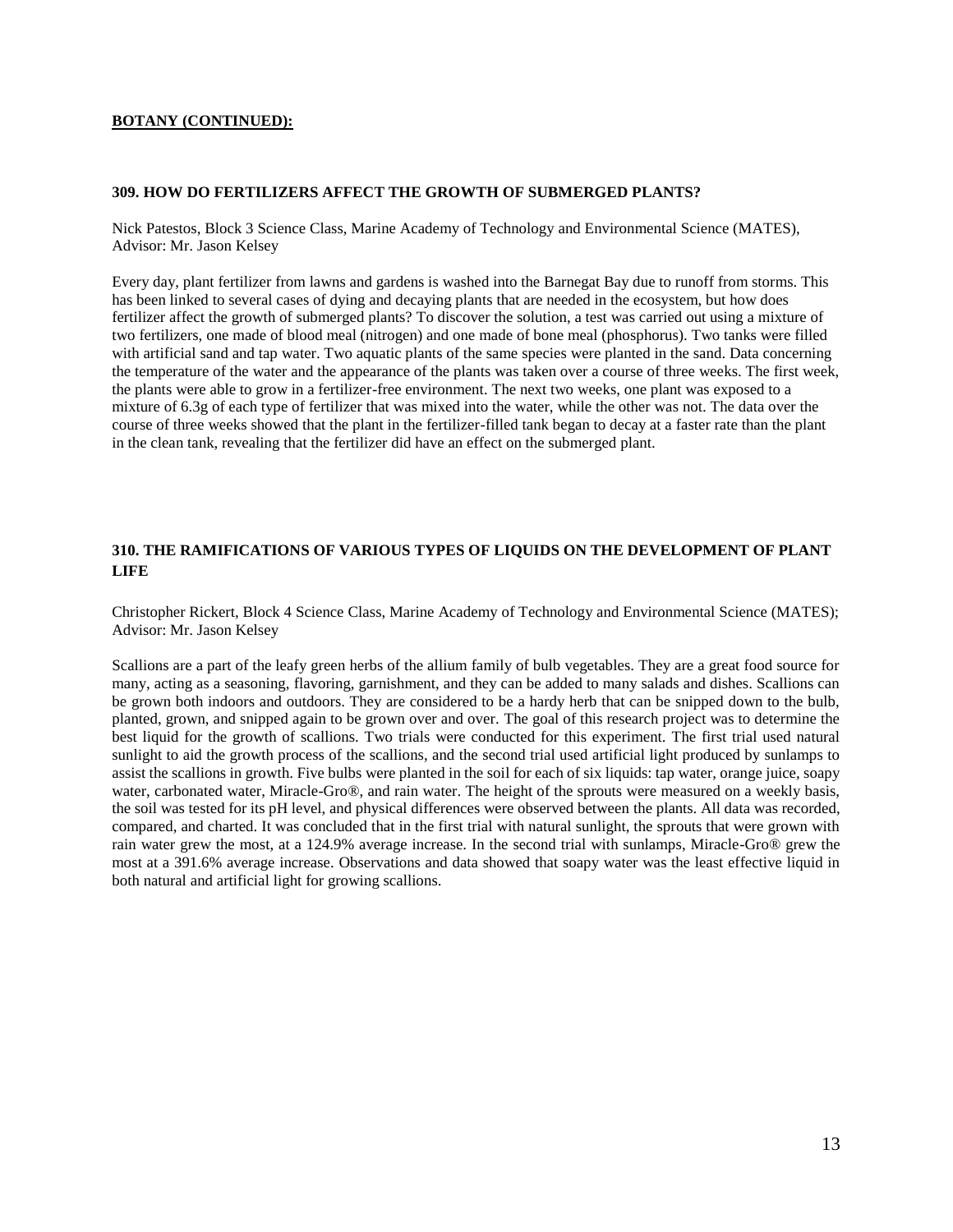#### **EARTH, OCEAN AND SPACE SCIENCE:**

#### **401. THE EFFECT OF LIGHT EXPOSURE ON DINOFLAGELLATE BIOLUMINESCENCE**

Erin Foreman, Block 3 Science Class, Marine Academy of Technology and Environmental Science (MATES); Advisors: Mr. Jason Kelsey and Dr. John Wnek

It is known by scientists that dinoflagellates undergo more intensive (brighter) bioluminescence in the middle of their night phase. However, the bioluminescence of dinoflagellates and how it is affected by light exposure is not fully understood. The experiment to test this hypothesis used three samples of dinoflagellates. These three samples were placed under three different light cycles. One had sixteen hours of light, one had twelve hours of light, and one had eight hours of light. The samples with a sixteen hour light phase and an eight hour light phase were the variable samples. The sample with a twelve hour light phase was the control group, meant to simulate a natural light cycle of night and day. They adjusted to their light cycles for one week and then were tested nightly for their bioluminescence. The data showed that the sample with a sixteen hour light phase had the brightest bioluminescence. This supported the hypothesis as the sixteen hour light phase was the longest one of all my samples. With this information, the conclusion that more light exposure leads to a brighter bioluminescence can be drawn.

#### **402. FLOCCULATION CAUSED BY ELEVATED CONCENTRATION OF IRON IN THE SOIL OF THE PINE BARRENS**

Ayomikun Gbadamosi, Block 1 Science Class, Marine Academy of Technology and Environmental Science (MATES); Advisors: Mr. Jason Kelsey and Dr. John Wnek

The rivers and streams of the Pine Barrens are touted as being some of the most pristine in the nation however, over the past several years there have been increased reports of "orange materials" in the rivers. Recently, it has been confirmed that the plumes are caused by flocculation. Moreover, the brownish or orangish color of the flocculant material matches the color of iron-rich soil, suggesting that the inorganic salt being washed into the water is iron. The fact that the orangish flocculant material is only observed in the streams and rivers of the Pine Barrens suggests that there is a higher concentration of iron in the soil of the Pine Barrens than other places in New Jersey. For this study, 15 soil samples were taken from five different towns in New Jersey, three samples from each town. The samples were analyzed through the separation of the minerals from the soil using distilled water and the utilization of a colorimeter to measure the total amount of iron present in each soil sample in parts per million. Finally, using the three iron measurements, the average amount of iron present in the soil of each town was calculated. The results indicated that while towns in the Pine Barrens such as Jackson and Little Egg Harbor have soil that contains high concentrations of iron oxide, towns outside the Pine Barrens such as Howell, located in Monmouth County, have soil that contain higher concentrations of iron oxide than a few of the towns in the Pine Barrens. Hence, it cannot be determined that a high concentration of iron in the soil of the Pine Barrens is the sole cause of the presence of the flocculant material in the streams of the Pine Barrens.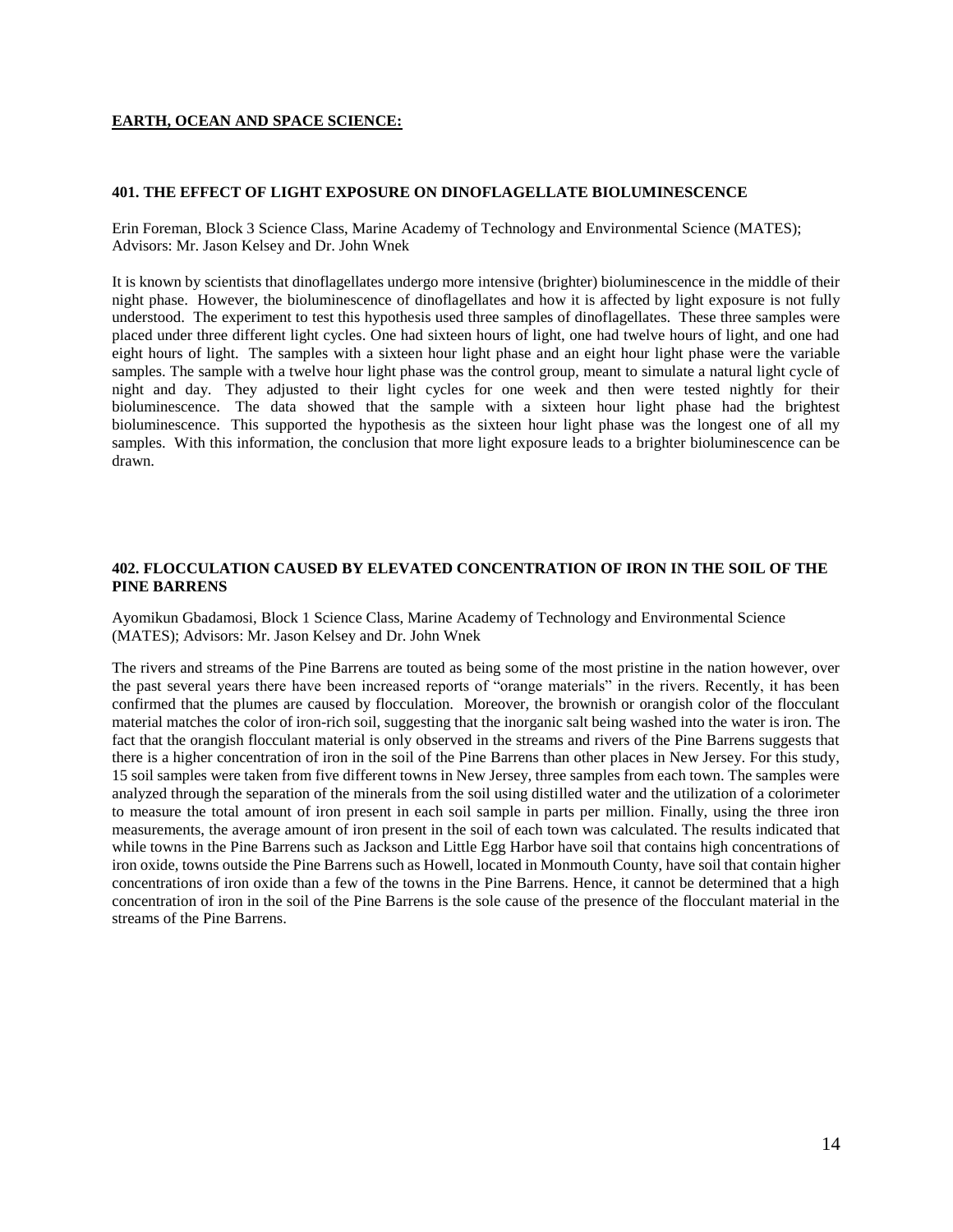#### **EARTH, OCEAN AND SPACE SCIENCE (CONTINUED):**

#### **403. THE CAPABILITY OF HALOARCHAEA BACTERIAL LIFE IN THE HYPER-SALINITY LIQUID WATERS OF MARS AND TITAN**

Alex Lytle, Block 4 Science Class, Marine Academy of Technology and Environmental Science (MATES); Advisor: Mr. Adam Sprague

Mars has hypersaline liquid waters on its surface at a salinity of 316 ppt. Saturn's moon Titan may hold a liquid water ocean below a thick layer of ice at approximately 350 ppt. Haloarchaea bacteria were introduced to replicated broths of these salinities (and a control) and the growth was monitored. My hypothesis was that the bacteria would grow in both the control and Mars broths, but the Titan broth would have a much smaller population (if any growth at all). The broths were made, and the bacteria were plated at Lacey Township High School. Two out of three of the populations in the control broth significantly increased; the other was halved. Two out of three plates of the Mars broth slightly declined in population; the last one increased approximately 1.5 times. Two out of the three plates of the Titan broth stayed around the same population, but one dropped to half the initial population. This indicated that my hypothesis was correct because the bacteria grew in the control broth and hardly grew in the Titan broth. The hypothesis was wrong about the Mars sample since the population declined. The conclusion of this project is that the salinity of water on other planets/moons makes it a challenge for life to exist outside of Earth. This experiment is important because if any forms of life are to exist on another planet/moon, as far as we know, liquid water is something that is essential. My project helps people better understand the challenges of the possibility of extraterrestrial life.

#### **404. DOES OFF-ROAD DRIVING AFFECT SOIL NUTRIENTS?**

Stephen Monchinski, Block 1 Science Class, Marine Academy of Technology and Environmental Science (MATES); Advisor: Dr. Wnek

Off-road driving is a common activity and is practiced in a wide array of places. It often results in damage to roots and plant life. But what about the soil underneath? Does the soil — it's nutrients in particular — get damaged in any way? The soil nutrients shouldn't deteriorate, but in order to test this an area damaged by off-road driving in Wharton State Forest, New Jersey was chosen. There, three sets of seven soil samples were taken, with each set being taken on a different date and in the exact same location. Samples were labeled as damaged, moderately damaged, or undamaged based on the amount of plant life in the sample and the distance from tire tracks. Afterwards, all samples were analyzed for nitrogen, phosphorus, and potassium in order to find a connection between off-road driving and soil nutrient levels. Based on the test results, no connection could be made between off-road driving and soil nutrients, since all of the samples exhibited some sort of change regardless of influence from vehicles.

# **405. THE EFFECTS OF GAS STATIONS ON SOIL COMPOUND LEVELS ACROSS OCEAN COUNTY, NJ**

Alana Ordonez, Block 4 Science Class, Marine Academy of Technology and Environmental Science (MATES); Advisors: Mr. Jason Kelsey and Dr. John Wnek

Urban areas are typically dependent on vehicle transportation, which is the second leading emitter of greenhouse gases. Gasoline has been known to produce greenhouse gases that pose as threats to our atmosphere and general health. Underground gasoline leakages and spills could cause soil pollution, contaminating the soil and nearby water. This makes acidity and nitrate levels in the soil change dramatically, which can be a large threat to the ecosystem. If gasoline causes the soil to exceed those limits, soil organisms can suffer mortality. The purpose of this study was to determine whether local gas stations and their surrounding environment are a contributing factor to soil contamination. More specifically, ten soil samples were collected from different locations across Ocean County (Whiting, Lacey, Tuckerton, Lanoka Harbor, Forked River and Toms River) and tested for nitrate and pH levels. My hypothesis was that the soil around gas stations (and adjacent water bodies) will have levels of nitrates and pH that are different than soils in the same areas with no gas stations. Based on the data collected, the trend indicates that the predicted hypothesis is supported, soils from the gas stations that are near any body of water have significantly higher levels than regular soil.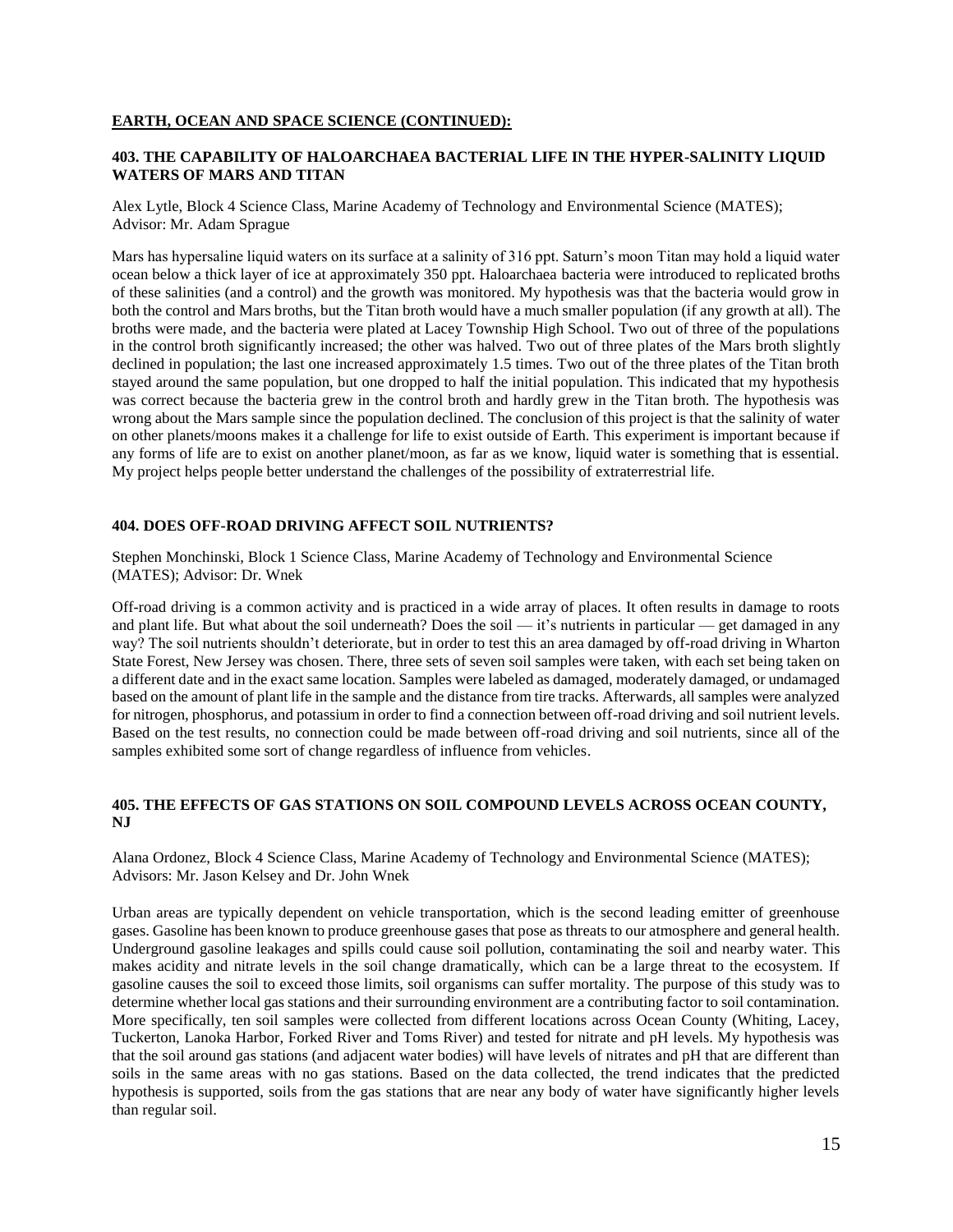#### **EARTH, OCEAN AND SPACE SCIENCE (CONTINUED):**

#### **406. HOW DOES DISTANCE AFFECT WEATHER OBSERVATIONS?**

Kyle Tumpey, Block 1 Science Class, Marine Academy of Technology and Environmental Science (MATES); Advisors: Mr. Jason Kelsey and Dr. John Wnek

All people can benefit from knowing the most accurate weather forecast to keep themselves safe and comfortable each day. Meteorologists and weather stations help give accurate forecasts for the population so they can prepare for the impending weather. However, some people do not use the most reliable weather sources to get their current weather conditions. They may not realize the availability of such weather sources on the Internet or they may be relying on weather information from sources that are far away from where they live. My project consisted of collecting weather data from weather stations in, and around New Jersey, at varying distances from my house, and comparing that data to the weather information I collected. The goal of my project was to determine a trend between the accuracy of a weather station and its distance from my house in order to demonstrate that forecasts can be variable and determine the degree of variability from a known location. The majority of the results I collected during my project supported my hypothesis. The data showed a negative trend between the accuracy of the weather station and its distance from my house.

#### **407. THE EFFECTS OF OCEAN ACIDIFICATION ON** *POMATOMUS SALTATRIX* **SCALES**

Ryan Young, Block 1 Science Class, Marine Academy of Technology and Science (MATES); Advisor: Dr. John Wnek

Ocean acidification is a problem affecting the environment that has many scientists concerned. An increase in carbon dioxide in the atmosphere has caused an increase of the amount of carbon dioxide in the ocean. This has led to less calcium carbonate being formed which would affect crabs and other soft-shelled crustaceans. The purpose of this project was to see how acidification of ocean water would affect the *Pomatomus saltatrix* scales. I had three different solutions: one which had a pH of 7.84 and was the control (ocean water from Point Pleasant Beach), one with a pH of 6.6, and one with a pH of 5.0. I used all three of these and placed 1 gram (variation of 0.01 grams) of *Pomatomus saltatrix* scales inside of them. At one month time intervals, the scales were removed from the solutions, dried and then weighed. The percent weight loss was then calculated. At the conclusion of the experiment, the scales with the lowest weight were the control group. This was not expected to happen as the scales submersed in the water with a pH of 5.0 were expected to have the lowest weight as they were in the water with the lowest pH. However; I was still able to conclude that ocean acidification will cause a large decrease in the weight of *Pomatomus saltatrix* scales.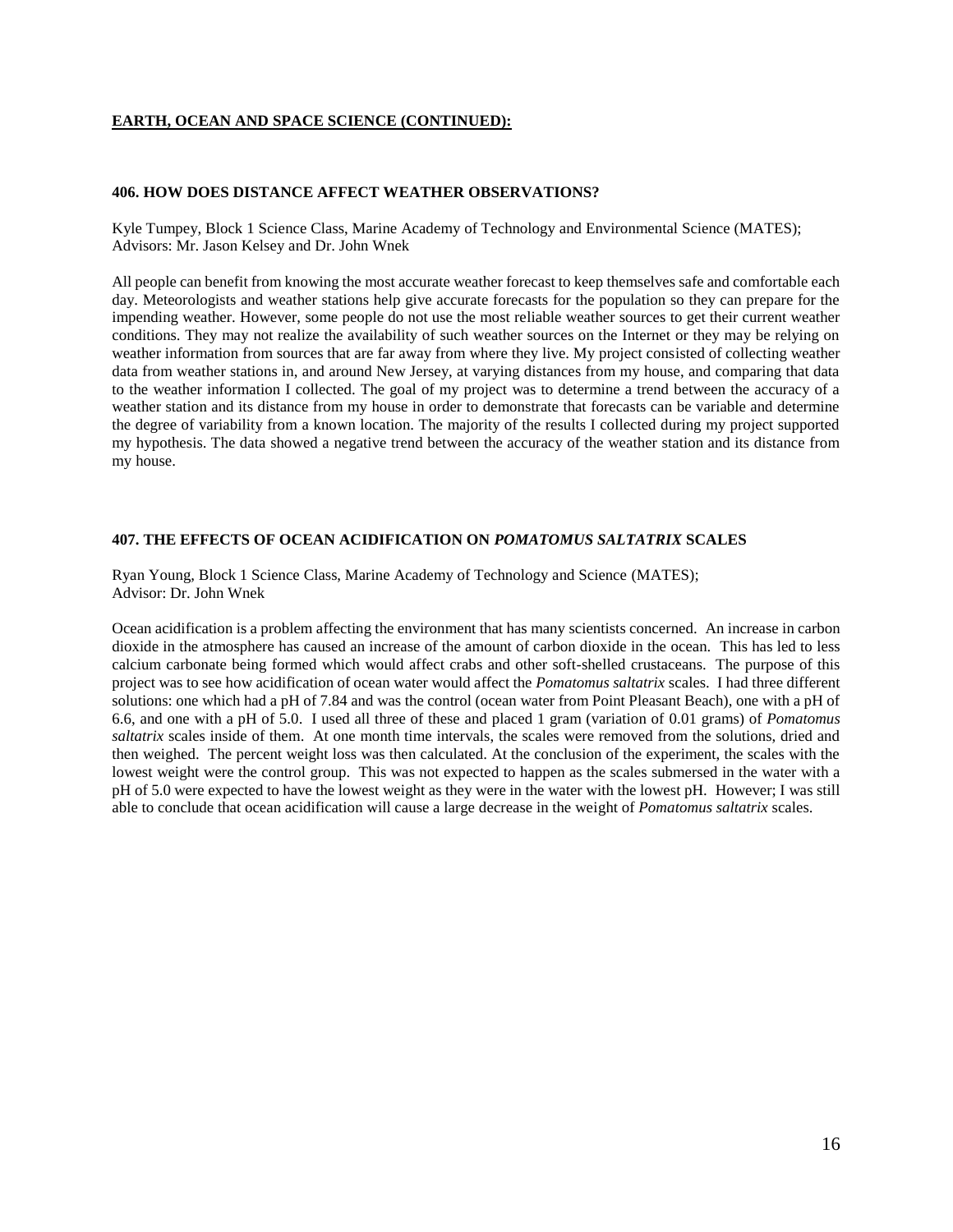#### **ENGINEERING AND PHYSICAL SCIENCE:**

#### **501. WHICH MATERIALS SOUNDPROOF THE BEST?**

Jacklyn Ashmen, Block 4 Science Class, Marine Academy of Technology and Environmental Sciences (MATES), Advisor: Mr. Jason Kelsey

Soundproofing is often used in recording studios for musicians, however, it can also be used for many different reasons. Some of these reasons include blocking out excessively loud neighbors in a townhouse or apartment, or it can be used to help prevent hearing loss. For this experiment, five different materials were tested for their soundproofing effectiveness. The five soundproofing materials used were cork, ridged acoustic foam, egg-crate acoustic foam, gym phone, and standard insulation foam. A box was created by using two layers of ridged acoustic foam, leaving the top of the box open. The box was then coated in spray foam, and the bottom was glued to a piece of cardboard, to make moving the box easier. To generate a noise, an app was downloaded onto a phone, called "Simple Trumpet Tuner." This app produced three tones, concert Bb, concert F, and concert A, which is Bb, F, and A on a piano. The phone was connected via Bluetooth® to an exterior speaker, which was placed in the box. Both the volume of the phone, and the volume of speaker, were on maximum volume. A tripod was set up above the box, and a decibel meter and microphone were set up approximately 18 inches from the top of the box. The microphone was connected to a laptop, with audio recording software downloaded on it. A piece of material was placed on top of the box, and the noise was produced. The noise was recorded on the computer, and the decibel of the noise was written down. The noise was also noted by how loud it sounded to the research conductor, on a scale of zero to ten, ten being the noise without any sound barrier, zero being no noise at all. The audio program provided the volume of the wave using its own scale. Each pitch of noise was tested three times per material per day, on three different days. The data was averaged, and the material with the lowest numbers was the most effective.

# **502. TEMPERATURE OF WOOD BASED MATERIALS**

Kyler Brodzinski, Block 1 Science Class, Marine Academy of Technology and Environmental Science (MATES), Advisor: Mr. David Werner

Wood based materials are present in many households and can pose a considerable threat to a house's structural integrity when on fire. While there are fire resistant materials used to create a house, it is evident by the number of fires every year it is ineffective. An experiment was conducted to observe which wood based material retains the highest temperature when aflame. The three types of materials used for the experiment were wood, corrugated cardboard, and paper without ink. The materials were heated one at a time in a safe environment, and after 1 second had passed by when the material caught aflame, the temperature was measured. Temperature was measured in Celsius ( $\degree$ C). It was discovered that cardboard burned the hottest, contrary to the hypothesis, which stated wood would burn the quickest due to its high density. Due to the results stated here, it was decided that cardboard is most dangerous to structures, especially when stored in large quantities. This concluded that large storage areas and warehouses which may hold many items kept in cardboard are more likely to catch fire then a small structure carrying little wood based material.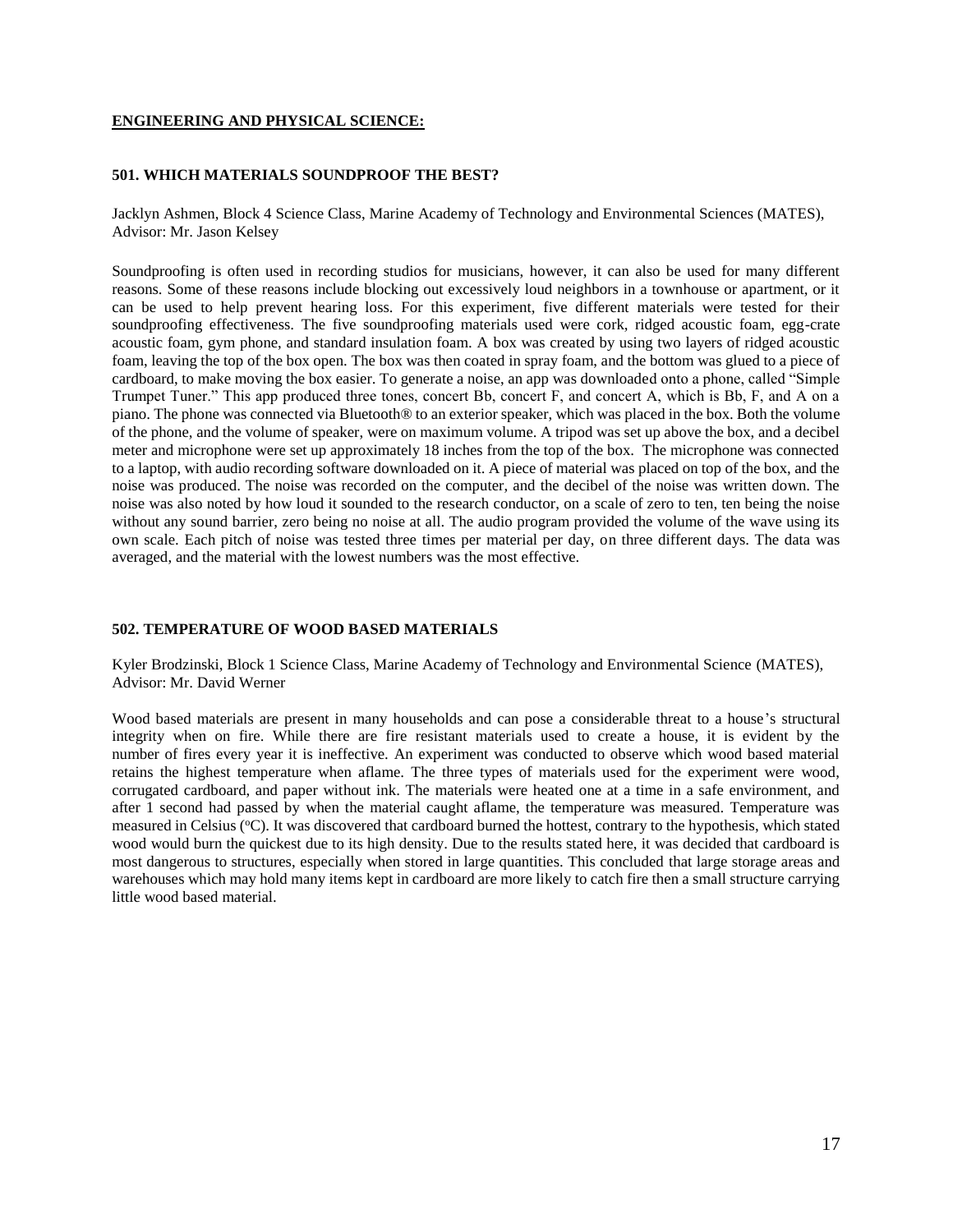#### **ENGINEERING AND PHYSICAL SCIENCE (CONTINUED):**

#### **503. IS THERE A PHONE CASE MORE BENEFICIAL AND COST EFFECTIVE THAN OTHERS?**

Connor Castro, Block 1 Science Class, Marine Academy of Technology and Environmental Science (MATES) Advisor: Mr. Jason Kelsey

The use of smart phones has become a huge trend in the recent years, along with different accessories that can go along with a smart phone. One of the most popular accessories for smart phones are phone cases. These accessories are so popular due to their protectiveness for the expensive smart phones, and the different gadgets and styles each phone case has. Every phone case has its pros and cons, whether its cost or its durability, making it difficult for a customer to choose a case out of the thousands out there on the market. What if there is a way to make a phone case that can resolve these problems by making a cheap, durable, and high quality phone case for all smart phone users? That is what was attempted to be created in this project. By using a durable plastic, rubber, a phone charger, and a 3- D printer, a phone case was developed that is more durable than other cases. This phone case is able to withstand drops up to 7 feet (2.2 meters), and has a built in phone charger right into the phone case so the user can plug the case and phone into the wall. Unlike other phone cases, the phone case does not require a protection screen, since it is deep in the phone case so that the borders of the case takes the damage and not the phone. Lastly, the phone case, if sold, could be sold at a very low price, since the materials used were fairly cheap and could make multiple phone cases. Therefore, this phone case is a very good choice for any smart phone users that are in need of a cheap case.

# **504. DOES CELL PHONE QUALITY OR MODEL RESULT IN THE RADIO FREQUENCIES IT EMITS?**

Brennan Hall, Block 3 Science Class, Marine Academy of Technology and Environmental Science (MATES), Advisors: Mr. Jason Kelsey and Mrs. Kelly Kelsey

Cell phones are a popular part of everyday modern day life. For most people, they may seem essential to life, but how are they be harming us and is this being repaired with the new and upcoming generations of cell phones? The use of a cell phone is very common in today's society. Everyone tends to have or use a cellphone on a daily basis. These devices keep us connected to the world in ways that were previously only seen as a dream. Every cell phone releases some kind of electromagnetic radiation also known as radio-frequency (RF) when it is in use, either while texting or making a call. Regulations on the amount of radio-frequencies emitted by cellular devices have already been set. Agencies such as the FCC have set these standards according to what they believe is reasonable. Cell phones may pass these guidelines when first tested, but they may begin emitting greater quantities of radio-frequencies after they are considered used or older devices. Although these devices are so extraordinary, are they harming us? Furthermore, it is understood that different cell phones emit different levels of radio-frequency (RF) as well as when the devices perform different actions. Calling for a longer period of time will emit a higher and longer radiofrequency than a shorter time spent communicating with the device.

#### **505. COMPARISON OF THE INJURY AND FORCE THRESHOLDS OF VARIOUS ANKLE BRACES**

Emma Homoki, Block 3 Science Class, Marine Academy of Technology and Environmental Science (MATES); Advisors: Mr. Jason Kelsey and Dr. John Wnek

Human ankles have a certain range of motion, and once one passes that range with force, an injury can occur. Force is strength that is applied to cause change or motion. Force is applied in everyday use, and according to Newton's Third Law of Motion, for every action, there is an equal and opposite reaction. Unknowingly by many people, forces are exerted within almost every movement. When someone twists his or her ankle, he or she is applying force to the ankle, bending it outside the ankle's regular range of motion. Athletes use ankle braces to try to prevent injury, and certain braces do not help. With my project, I used force on a modeled ankle with four different ankle braces to determine which ankle brace(s) are the best for preventing injuries. My data points were analyzed using several ANOVA tests and a Tukey Post-Hoc test. The force resistance values show that Velcro® flexion and Velcro® supination, and laced up extension and laced up pronation are statistically higher than the rest. My project is significant to athletes who want to prevent injuries, as well as the doctors that prescribe ankle braces to patients.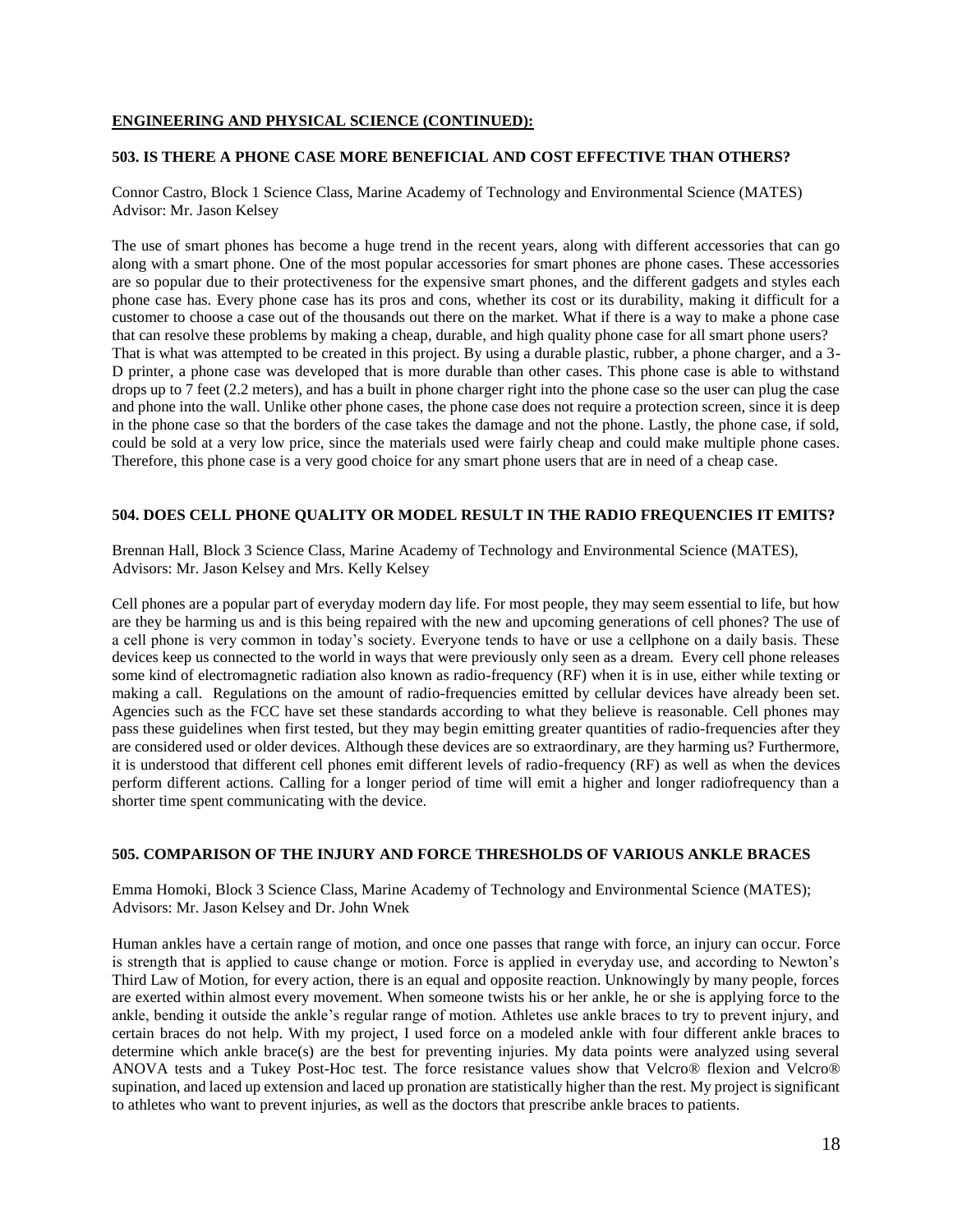#### **ENGINEERING AND PHYSICAL SCIENCE (CONTINUED):**

#### **506. BLUNT FORCE TRAUMA AND THE EFFECTS OF VELOCITY AND ANGLES**

Kate Killian, Block 4 Science Class, Marine Academy of Technology and Environmental Science (MATES); Advisors: Mr. Dave Werner and Dr. John Wnek

Blunt force trauma has a huge impact on forensic science, especially since a majority of crime-related deaths are classified as some form of blunt force trauma. The purpose of this experiment was to find direct patterns in the effect that velocity and angles had on blunt force trauma. My overall goal was to discover a direct connection between the increase of velocity or change of angles of the tool and the imprint left behind. Testing began December 12, 2015 and ended on March 7, 2016. Two different tests were performed, the first with the velocity as a variable, and the trajectory angle as a constant. The second test had velocity as a constant and the trajectory angle as a variable. Each velocity test collected five data points and each angle test collected three data points. For the velocity testing, the width, length and depth of each imprint was collected and recorded along with the drop number and height the tool was dropped from. Each angle test recorded the width, length and depth of each imprint along with the height of the tool, height of the furthest side of the clay, and drop number. The fact that no two tools will make the same imprint, just like snowflakes or fingerprints, tool imprints are completely unique to their tool, which was a result of this study.

# **507. WHICH STRUCTURE OF A BRIDGE CAN HOLD THE MOST MASS?**

Lydia Kowalski, Block 3 Science Class, Marine Academy of Technology and Environmental Science (MATES), Advisor: Mr. Jason Kelsey

Some of the most common structures for bridges are suspension bridges, beam bridges, and truss bridges. Bridges as a whole weaken after being under constant stress, and break when a major force impacts them, as a result of the weakening. These structures were tested on bridges built out of K'nex® with a constant stress of sand on them. After two weeks of constant stress, sand was added to the bridges until the pieces disconnected, then the amount of mass the bridge held was measured. My hypothesis was that the suspension bridge would hold the most mass, the truss bridge would hold the second to most mass, and the beam bridge would hold the least mass due to the suspension bridge having the most support from the cables, the truss bridge having support from the trusses, and the beam bridge having no extra support. The results showed that the suspension bridges held the most mass, the truss bridges held the second to most, and the beam bridges held the least mass, supporting the hypothesis. In conclusion, this project is important because engineers and architects must choose the best designs to use in bridges that people use around the world every day.

#### **508. WHAT TYPE OF FIRE EXTINGUISHER IS MOST EFFICIENT IN SUPPRESSING A CLASS A FIRE?**

Liam Murphy, Block 4 Science Class, Marine Academy of Technology and Environmental Science (MATES), Advisor: Mr. Jason Kelsey

Fire extinguishers are defined by the class of fire they are designed to put out. They eliminate one of the three elements needed to sustain a fire which is oxygen, fuel, and heat. The one element of the fire that can be changed is the fuel which is why different types of extinguishers are necessary. All extinguishers are capable of putting out a Class A fire, such as paper or wood. The only difference between extinguishers is which one is most efficient at doing so. In order to find the most efficient extinguisher, an experiment was conducted to see which one put out a wood fire quickest and using the least amount of suppressant. For this test, a three extinguishers were used: a Class ABC, Class BC, Class K and then water. These were the only extinguishers used since all others are reserved for special circumstances and firefighting. The data was analyzed to show that water put out the fire quickest and Class BC used the least amount of material. To achieve a more accurate result, a larger and more controlled experiment would be necessary, such as a fire from a gas line where the amount of fuel can be regulated and a more stable flame can be sustained.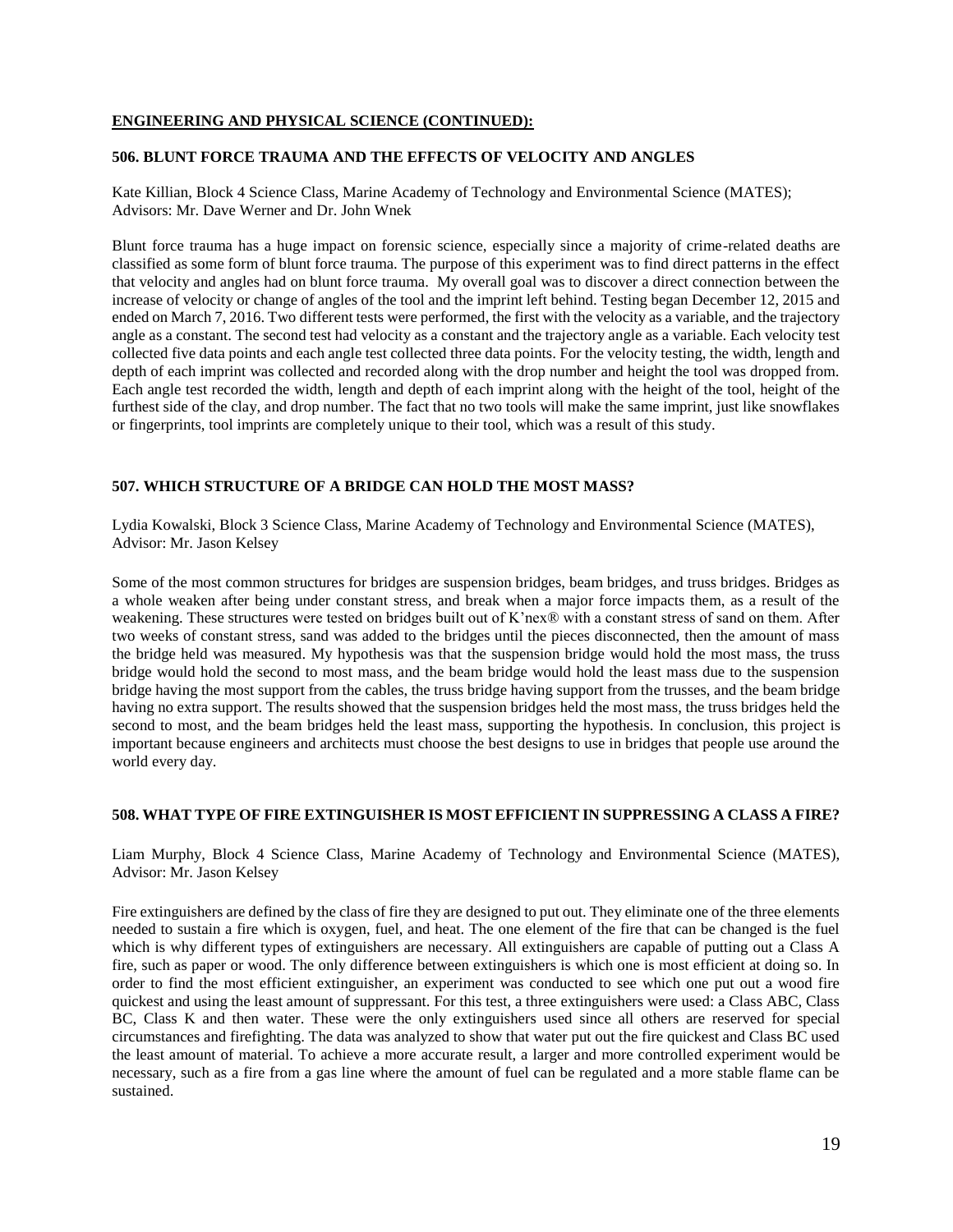#### **ENGINEERING AND PHYSICAL SCIENCE (CONTINUED):**

#### **509. THE EFFECT OF STRESS ON PIEZOELECTRIC CRYSTALS**

Dung Nguyen, Block 3 Science Class, Marine Academy of Technology and Environmental Science (MATES); Advisors: Mr. Jason Kelsey and Dr. John Wnek

Due to the rise of portable devices and integrated technology, the need for low-power wireless sensors and actuators has surged in recent years. Energy reduction has become a driving for new methods of renewable energy. The search for many alternatives have found piezoelectric materials to be effective due to their sensitivity to not only ambient energy, but kinetic energy. Implementation of piezoelectric materials into highways, bridges, and locations with high ambient energy have been considered, but the fragility of the crystals generate an obstacle. To investigate this breaking point, Rochelle Salt crystals were created and their strength against pressure were tested under the stress of gram weights while voltage output is measured. The stress placed upon each crystal and discharge was analysed and charted. Results indicated that a thinner, oblong crystal was more likely to break when more than 350 grams or 3430 Newtons is applied to it. Thick square crystals withstood up to 4900 Newtons of pressure and were the most effective. These results could be utilized to establish a stress tolerance in areas of high impact with piezoelectric crystals, like bridges or landing strips.

#### **510. LESSONS LEARNED FROM HURRICANE SANDY: PREPARING FOR THE NEXT STORM**

William Sitarik, Block 3 Science Class, Marine Academy of Technology and Environmental Science (MATES); Advisor: Mr. Jason Kelsey

A hurricane is "a violent, tropical, cyclonic storm of the western North Atlantic, having wind speeds, of or in excess of 72 miles per hour (32 m/sec). Throughout the world hurricanes threaten both the life of inhabitants and structures. In 2012 Hurricane Sandy Struck the NJ area dealing tremendous amounts of damage at an estimated 50 billion dollars as approximately 346,000 housing units along the coast were destroyed or damaged. Modern structural designs in dealing with hurricanes include reinforced connections between roofing and walls as well as specially designed PVC® shutter windows. These have been somewhat effective in limiting hurricane damage, but they are not always successful. To test the most suitable design for structures as we continue to rebuild along our coastal areas, four models were constructed using Revit®. Models will be subject to hurricane conditions, specifically 75 mph winds or higher. This study will provide a better indication for the optimal structural design to sustain wind damage; however, flooding may still be an issue.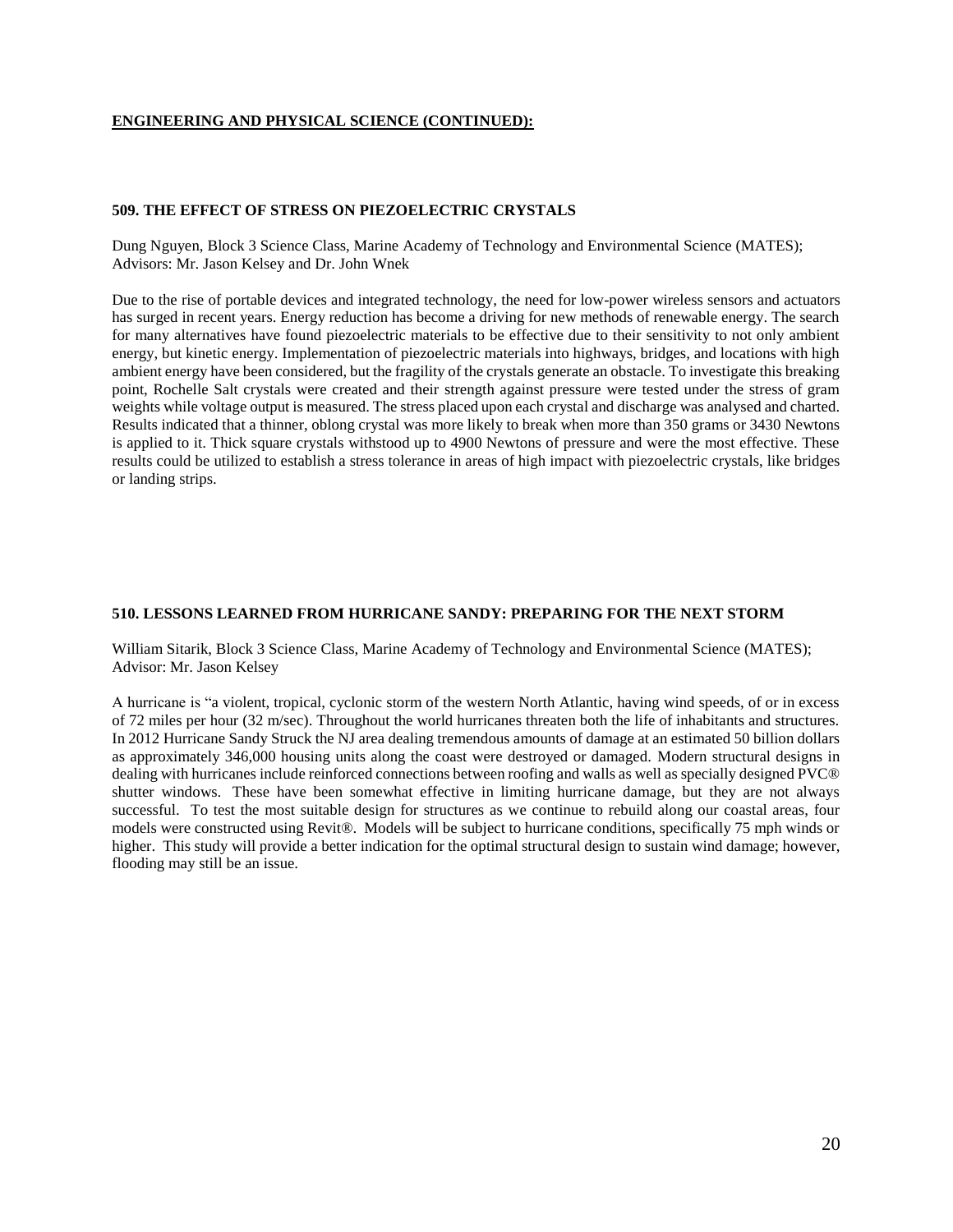#### **ENVIRONMENTAL SCIENCE:**

#### **601. DOES ACID RAIN AFFECT AQUATIC LIFE?**

# Kevin Cameron, Block 4 Science Class, Marine Academy of Technology and Environmental Science (MATES), Advisor: Mr. Jason Kelsey

Acid rain occurs when pollution in the atmosphere is chemically changed and absorbed by water droplets in clouds. When there is precipitation, the droplets fall to earth as rain, snow, or sleet. The polluting chemicals in the water droplets form an acid by combining with the hydrogen and oxygen in the water. These acidic droplets can increase the acidity of the soil and affect the chemical balance of lakes and streams. This in theory can affect life in those bodies of water. Tests were done to show how snails and Duckweed react to different levels of pH in the water. A pH value shows the level of acid in a given sample. The Tests show that the number of organisms dropped in the lower levels of pH showing that with a great of enough change the ecosystem of the body of water can be altered completely if not destroyed.

#### **602. COMPARISON OF THE AERATION SUSCEPTIBILITIES OF DIFFERENT TYPES OF WATER**

Justin Cancelliere, Block 4 Science Class; Marine Academy of Technology and Environmental Science (MATES); Advisors: Mr. Jason Kelsey and Dr. John Wnek

The rapid development of Dead Zones in Earth's oceans are becoming a huge problem. Dead zones are areas of a body of water that are being deprived of dissolved oxygen, killing all marine life within that area. There are certain levels of to support marine life; however, the dissolved oxygen levels of our oceans are dissolved oxygen, or the amount of oxygen in the water, that are necessary in order dropping way too fast, resulting in the formation of numerous Dead Zones. These Dead Zones can occur naturally but recently have occurred due to the increasing amount of fertilizer runoff from the soils of farms. The fertilizer attracts plankton that feed on the nutrients of the water until it is completely depleted. It was discovered that the depletion of oxygen in the water can be avoided by using manmade aeration techniques that are continuously adding oxygen into the water. The objective of this study is to see what samples of water are more susceptible to being aerated and which sample's dissolved oxygen level will change the most. The experiment tests the dissolved oxygen levels of four samples of different types of water (tap water, ocean water, pond water, and bottled water), before and after twenty-four hours of aeration. The results showed that the pond and ocean waters were oversaturated with oxygen due to the constant aeration. The greatest dissolved oxygen change was in the tap water. The greatest concentration change was in the tap water as well. The experiment showed that tap water was the most susceptible to change in dissolved oxygen and has the ability to easily be aerated. The pond water and ocean water were constantly over saturated with oxygen. In conclusion, since the freshwater lake sample did not have the greatest dissolved oxygen change, there is not enough evidence to support the claim that its high aeration susceptibility is due to its lack of salt and the amount of water activity.

# **603. WHICH BIODEGRADABLE PLASTIC SUBSTITUTES ARE MORE EFFICIENT THAN OTHERS?**

Isabella Chiaravalloti, Block 3 Science Class, Marine Academy of Technology and Environmental Science (MATES), Advisors: Mr. Jason Kelsey and Dr. John Wnek

Plastic products such as tableware and silverware can take anywhere from hundreds to thousands of years to decompose completely. Recently, biodegradable materials have been implemented by various companies to use as alternatives to the plastic components in common household kitchen products. In order to determine which biodegradable substitutes are efficient compared to other materials, an experiment was conducted using five different products from each of five popular plastic substitutes. Each of the products were relatively similar in size and had about the same starting masses. The masses of the products were recorded before and after being left to decompose while being exposed to an average temperature of  $71^{\circ}F(19^{\circ}C)$  for approximately 16 weeks. After finding the average amount of grams lost per category, products containing a substitute of sugar cane were found to have decomposed the most over the time period of the experiment.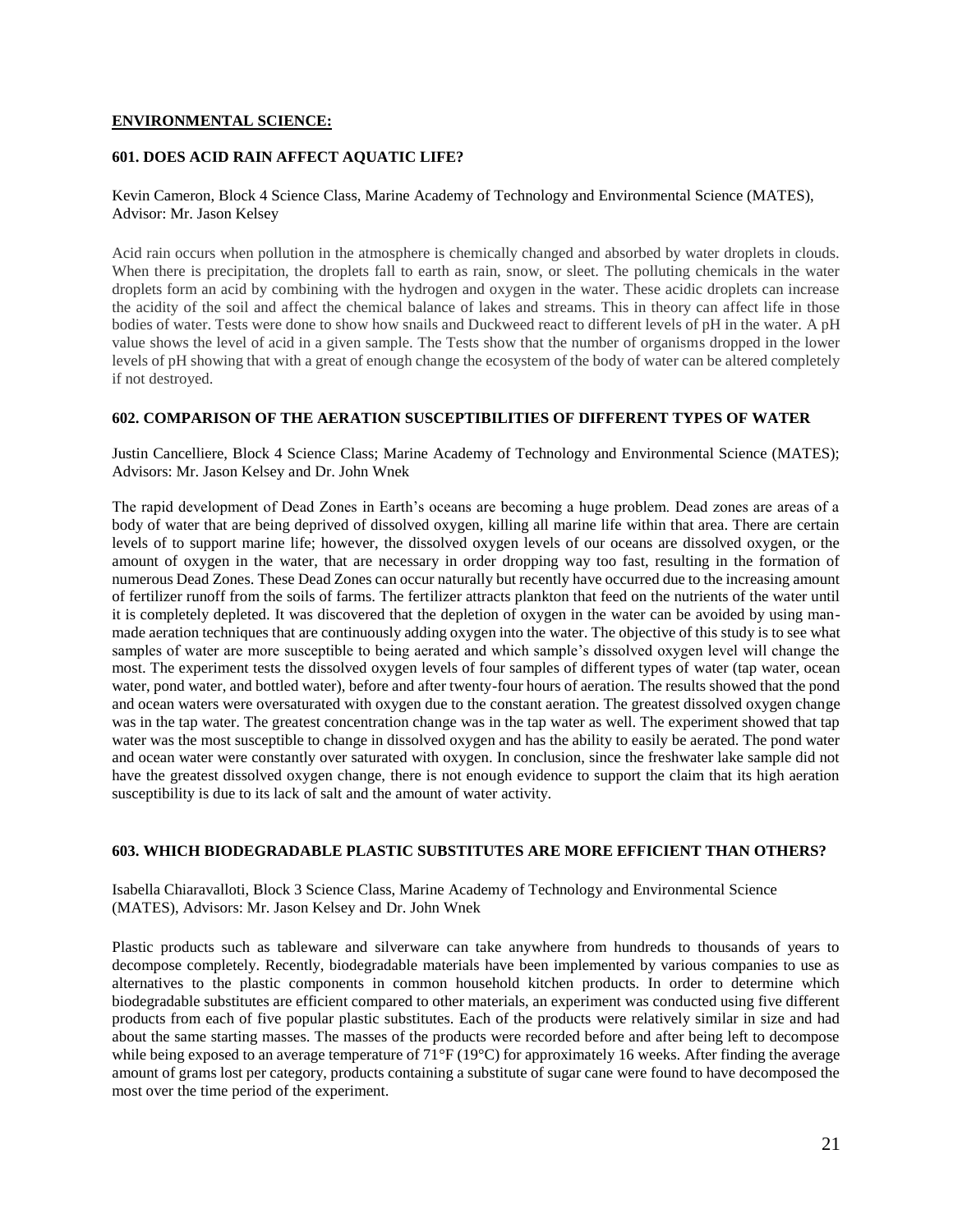#### **ENVIRONMENTAL SCIENCE (CONTINUED):**

#### **604. QUALITY OF POND FILTRATION**

James Davenport, Block 4 Science Class, Marine Academy of Technology and Environmental Science (MATES); Advisor: Mr. Jason Kelsey

The experiments conducted in this project tested three separate filtration systems in a man-made pond ecosystem. In order to keep the pond healthy, filters reduce ammonia and nitrite levels, as well as keep pH levels safe. Three filters were tested to determine which one was most efficient at keeping the water clean. An ultraviolet filter, sand based filter, and man-made bog were tested individually. Each ran for two weeks before the water was sampled for nitrite, ammonia, and pH levels. It was suspected that the highest quality filter would be the bog. Nitrite levels remained the same for all three filters, as the fish living in the pond produced little waste during the experiments. However, pH and ammonia levels varied between filters, with the bog producing the most desirable numbers. The bog alone kept the water safer and cleaner for the fish then the other two filters, though all three proved to be a viable source of water filtration.

#### **605. ORGANIC SUBSTITUTES FOR PESTICIDES**

Joey Shrager, Block 4 Science Class, Marine Academy of Technology and Environmental Science (MATES), Advisor: Mr. Jason Kelsey

A significant agricultural problem is destruction caused by pests - both insect and mammal will destroy plants and harvest. Traditional solutions such as pesticides and poisons use chemicals which affect the ecological balance of the environment. Pesticides used on indoor plants expose all living in the home to toxic chemicals. This experiment explores the effectiveness of less ecologically invasive methods used to repel and exterminate insects, specifically whiteflies, fungus gnats and spider mites on citrus, Alpine strawberry and lavender plants that were overwintered indoors. Three sets, each containing one plant of each variety, were exposed to three different organic pest controls with one last set used as the control group. The conclusion drawn from this experiment is that while all methods had some success, the best method of repelling insects from plants overwintered indoors is to keep the plants at the optimum humidity level. The second part of this experiment investigated methods to protect produce from squirrels. Grape tomatoes were left outdoors each week for nine weeks and the tomatoes or surrounding area were altered with non-toxic repellants. The aim was to find if these repellants taught the squirrels to leave the tomatoes alone. Since the squirrels could not be tagged it was impossible to tell if there was any learned behavior since it couldn't be determined if the same squirrels or different squirrels were participating. Also since it was impossible to isolate just the squirrels, there was reasonable doubt that other mammals were not interfering with the experiment, so no conclusions were drawn.

# **606. COST EFFECTIVENESS AND EFFICIENCY OF ALTERNATE ENERGIES**

Nicholas Stanzione, Block 4 Science Class, Marine Academy of Technology and Environmental Science (MATES); Advisor: Mr. Jason Kelsey

The U.S. alone generates 67% of its energy through the burning of fossil fuels. Fossil fuels are a nonrenewable resource that releases large quantities of naturally occurring greenhouse gasses. These gasses have harmful effects on the environment and on the atmosphere. Due to this many people are switching to alternate sources of energy. Some examples are wind, solar, and hydro power. Other sources of clean alternate energy are geothermal, and nuclear energies. These sources produce little to no harmful emissions but at the cost of efficiency or being dangerous to humans. Forms of energy such as mechanical or magnetic energy can be harnessed to produce clean energy, but may be less cost effective. To determine an efficient yet cost effective source of energy, I took reading from machines and devices that harnessed solar, hydro and mechanical energies.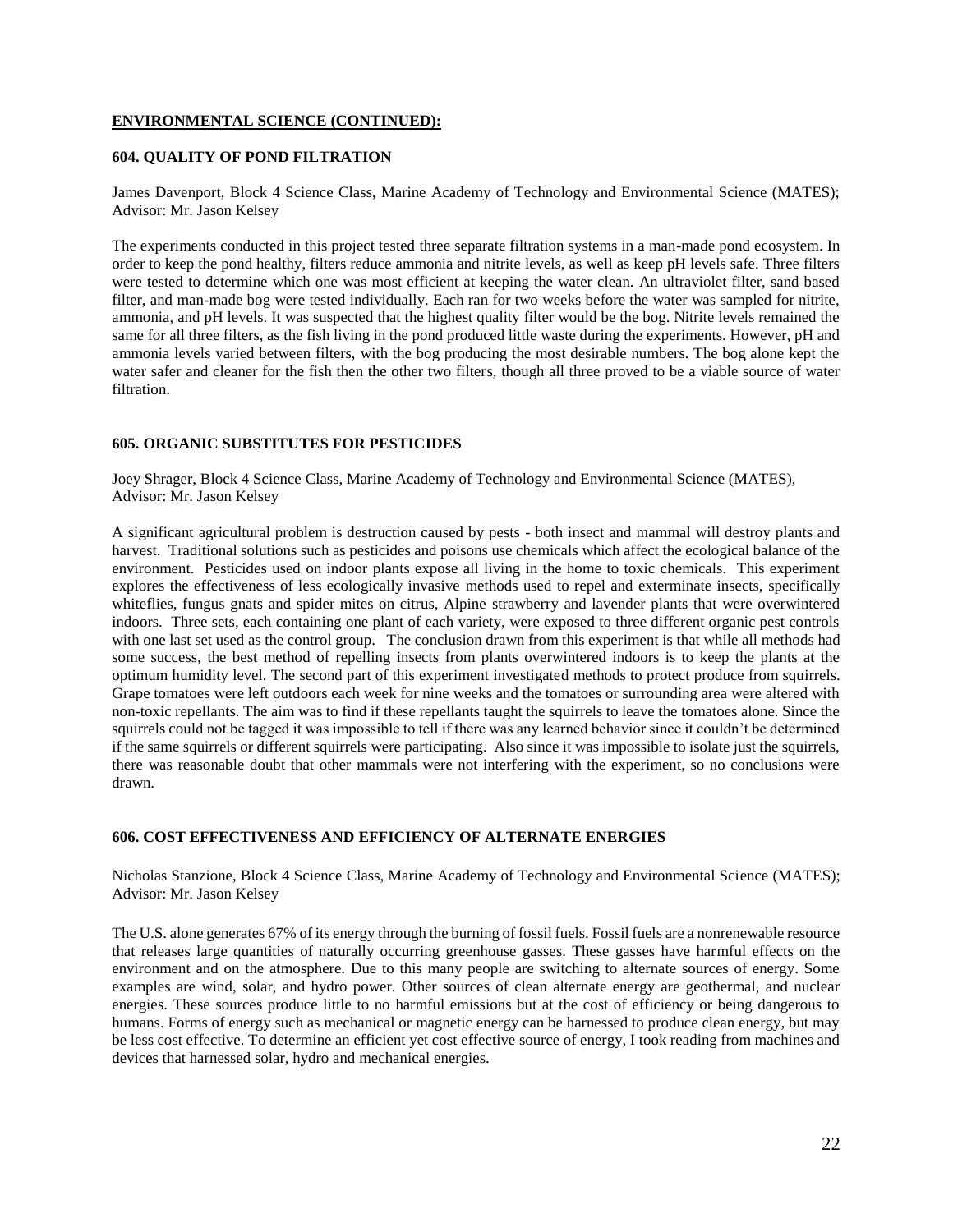#### **ENVIRONMENTAL SCIENCE (CONTINUED):**

#### **607. EFFECTS OF DIFFERENT LAWN CHEMICALS ON RUNOFF WATER**

Abigail Wilbert, Block 3 Science Class, Marine Academy of Technology and Environmental Science (MATES), Advisor: Mr. Jason Kelsey

This experiment demonstrates the buildup of harmful chemicals in runoff water due to human interaction. The use of chemicals on lawns and in the environment affects the runoff of water that will eventually end up in the ocean or groundwater, and become harmful to the environment. To simulate the process that happens in nature of chemicals polluting runoff water, the pH of runoff water in an experiment will be measured using litmus strips over the duration of 10 days. After these ten days, it has been concluded that herbicide, insecticide and fertilizer all lower the pH levels of runoff water. The water became more acidic throughout the duration of the experiment. This means that the chemicals used to enhance lawns can be harmful to the environment.

#### **608. EFFICIENCY OF COLLECTING VOLTAGE FROM WALKING**

Ashley Wilson, Block 3 Science Class, Marine Academy of Technology and Environmental Science (MATES); Advisor: Mr. Jason Kelsey

Running out of fuel and energy is an emerging and immediate crisis of society. To aid the end of this impending issue, everyday actions and objects can be used to accumulate energy. One of the activities people do the most and in the largest quantity is walking. An experiment was conducted using a device attached to a shoe. The device was constructed from a rewired hand-cranked, dynamo-powered flashlight and attached in a cradle to the shoe. A series of tests were then executed to prove the efficiency of the device. There was a total of 40 tests, each 5 minutes long. For 20 of them, or 100 total minutes, the shoe was not used for walking, but was instead a control test, cranking the device manually by hand; this was done at an average walking pace. For the other 20, the shoe was used for walking, to test if it would be effective enough to collect energy from. There was found to be a minimal difference between the control and the experimental groups, thus showing that voltage can be successfully collected from walking.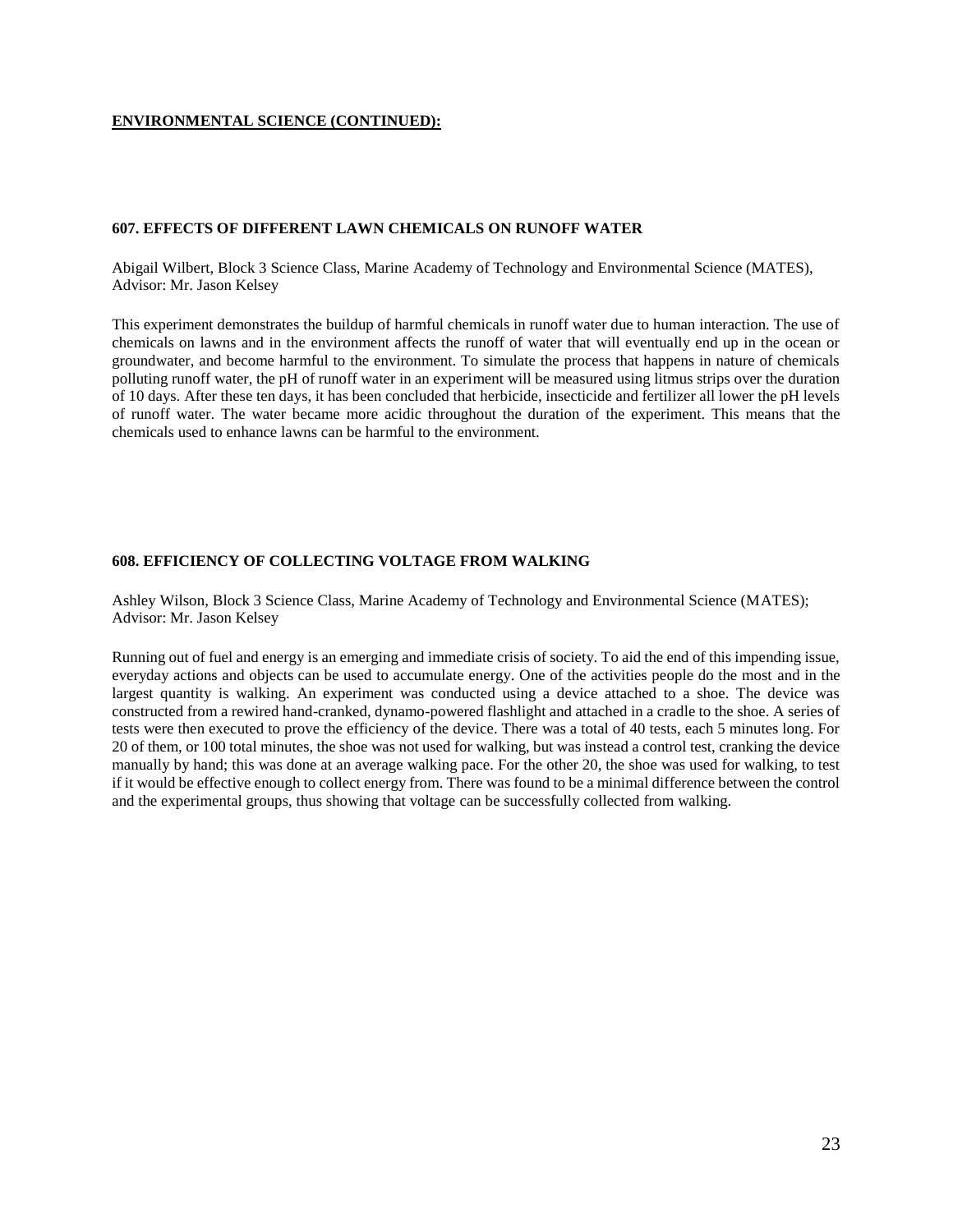#### **HEALTH, MEDICINE AND SPORTS:**

#### **701. THE EFFECT OF HUMIDITY OF HUMECTANT LOTIONS**

Brooke Andolsen, Block 4 Science Class, Marine Academy of Technology and Environmental Science (MATES), Advisor: Mr. Dave Werner

Almost all lotions on the market today contain and Humectant usually in the form of Glycerin. Humectants purpose in lotions is to draw moisture from your bottom layers of skin or dermis and the environment into your epidermis to revitalize your skin. It is thought that when the environment is more humid the lotions have a greater effect on your skin. It was tested by using three different types of lotions on gelatin, because the collagen has the same qualities as skin. Lotions was put into three different environments where the humidity was kept at an average thirty-seven percent, ninety- nine percent, and fifty-one percent humidity. It was observed that the lotion in the ninety-nine percent humidity environment kept the most moisture. But, between the thirty-seven percent humidity and the fifty-one percent humidity there was not significant change in the moisture that was maintained. With the data that was collected from the experiment the conclusion was that humidity does affect the efficiency of humectant lotions, but it had to be a large change in humidity for it to show a change in the results.

#### **702. THE COMPARISON OF STRESS ON THE HEARTS OF MALES AND FEMALES**

Gianna Brucato Block 3 Science Class, Marine Academy of Technology and Environmental Science (MATES); Advisor: Mr. Jason Kelsey

It has been demonstrated that females have relatively faster heart rates when compared to males. Also, when put under stress, heart rate increases by a substantial amount. The subject of research was to show the difference between males and females within the same age group and also to compare the results to a different age group. This shows variation between males and females of premature and maturing ages. To compare all of these variables, 10 females and 10 males from each fifth and ninth grade were tested to determine their percent of increase in heart beats per minute when at rest against their heart rate when put under a time limit (inducing stress). It was determined that females, though their heart rates were substantially higher, had around the same percent of increase that had to do with their age group. The fifth grade test subjects had higher percent increases than the ninth graders.

#### **703. CORRECTING IMPROPER RUNNING FORM BY MEANS OF USING WEIGHTS ON DIFFERENT AREAS OF THE BODY**

Frank D'Agostino, Block 1 Science Class, Marine Academy of Technology and Environmental Science (MATES); Advisors: Mr. Jason Kelsey and Dr. John Wnek

Millions of people run on at least a weekly basis; either for hobby, competition, or getting healthy. This activity can be stressful on the body, especially for people who do it regularly. Running form, or the way a person composes his or herself while running, is vital for reducing the amount of stress and potential energy on a person's body. There is no proven method for correcting the running form of someone, so many people run with an incorrect form that could harm his or her body. My project analyzed the possibility of weights being an effective method of correcting a person's running form. A new method of improving form could reduce the amount of injuries and allow people to live healthier lives. I did the experiment by gathering participants 14 to 15 years old from MATES high school and making them run different trials with a weight on different areas of the body. While doing this, I recorded the participants running on a treadmill and analyzed their cadence, posture, and body lean. I hypothesized that the lower abdomen would improve running form the best because the lower abdomen is towards a person's center of gravity. The trend indicated that my hypothesis was correct in that the cadence, posture and body lean were closest to their accepted values. This indicated that the usage of weights was beneficial in helping to correct running form, which would allow people ve to reduce the strain on their bodies.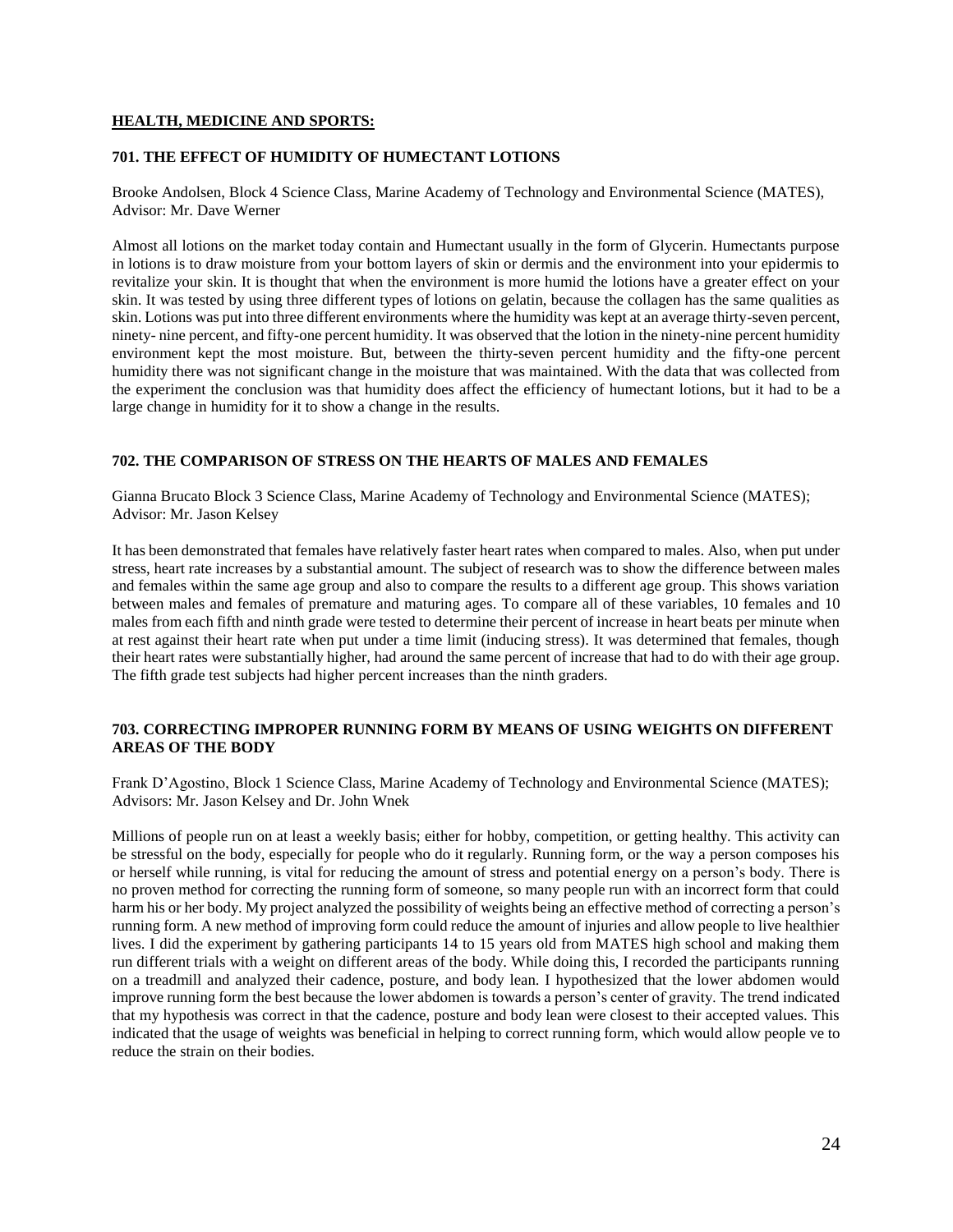## **HEALTH, MEDICINE AND SPORTS (CONTINUED):**

#### **704. WHAT ARE THE MOST SUCCESSFUL PLAY STYLES BASED ON QUANTITATIVE INDICATORS IN SOCCER?**

Mark Fingerhut, Block 4 Science Class, Marine Academy of Technology and Environmental Science (MATES), Advisor: Mr. Jason Kelsey

Soccer has different styles of play which teams employ to perform their best in a match. There are many types of play including, possession, counter attacking, target man, direct play and many others. Possession is regarded as the best style of play in soccer but, statistically which play style is most beneficial for a team? Statistical analysis indicates that the counter attacking style of play was most beneficial for teams, often scoring the most goals and winning the most matches. Data on ball possession, shots, shots on goal, crosses, corners, blocks, saves, and clearances was collected from twenty-five games of the English Premier League. Analysis indicates that when winning, most teams are found to have lower percent of ball possession but more shots and shots on goals than other teams, indicating that a counter attacking style is the most successful style of play.

# **705. HOW DOES THE ANGLE OF TRAJECTORY IN THE BEGINNING OF A 25-METER SPRINT AFFECT THE TIME AND SPEED OF THE RACE?**

Adam Gamba, Block 1 Science Class, Marine Academy of Technology and Environmental Science (MATES), Advisors: Mr. Jason Kelsey and Dr. John Wnek

Sprinters of various skill levels use starting blocks to decrease their race times and increase their speeds, but not many people know how to use them to their full capabilities. Starting blocks allow a runner to start a race at a slanted body angle which gives them both forward horizontal momentum and stretches the gastrocnemius and soleus muscles in the calves. This stretch allows the racer to commence a race in an explosive manner, which leads to significantly increased performance. Participants were asked to sprint three trials of a 25-meter distance using a starting block set at angles of 65°, 70°, 75°, and a control without the starting block. These races were captured using slow-motion video software and precisely analyzed and measured to the nearest millisecond. When the values of every participant were averaged together, it was discovered that the 75° angle provided for the fastest times and highest speeds of the three tested angles, supporting the hypothesis. However, the control was the fastest starting position overall. In shortdistance races, one millisecond could be the difference between championship and defeat. Knowing the most efficient starting block angle would undoubtedly assist runners in decreasing their times and setting new personal bests.

#### **706. THE EFFECTS OF SHAMPOO ON HAIR DYE INTENSITY**

Kate LaVallee, Block 3 Science Class, Marine Academy of Technology and Environmental Science (MATES); Advisor: Mr. Jason Kelsey

Hair dye fading is a common problem for those who dye their hair. Fading is caused by excess heat and washing of the hair, this is because shampoos strip the hair of oils but in doing so, can strip the dyes or leave it exposed to water that then can dissolve it. This project tested different types of common, inexpensive shampoos' effects on hair dye color to see which affected the color the most. Blonde, straight, natural human hair extensions were dyed a deep blue. Then, the extensions were washed with four different types of shampoos; sulfate, sulfate-free, anti-dandruff, and low pH; every other day for the best case scenario. Pictures of the effects after each wash of each shampoo sample were then taken. Blue values of photo were recorded and compared from the starting blue color value, which was the same for all samples. The range of the blue values from the beginning to end were created to compare the change in the blue values. The shampoo with the largest range was the Head and Shoulders Anti-Dandruff Shampoo, and faded the color the most. The Johnson and Johnson Baby shampoo (low pH) had the smallest range; therefore, faded the dye the least. The best shampoo for use of color-preserving without adding to the color would be a low-pH shampoo.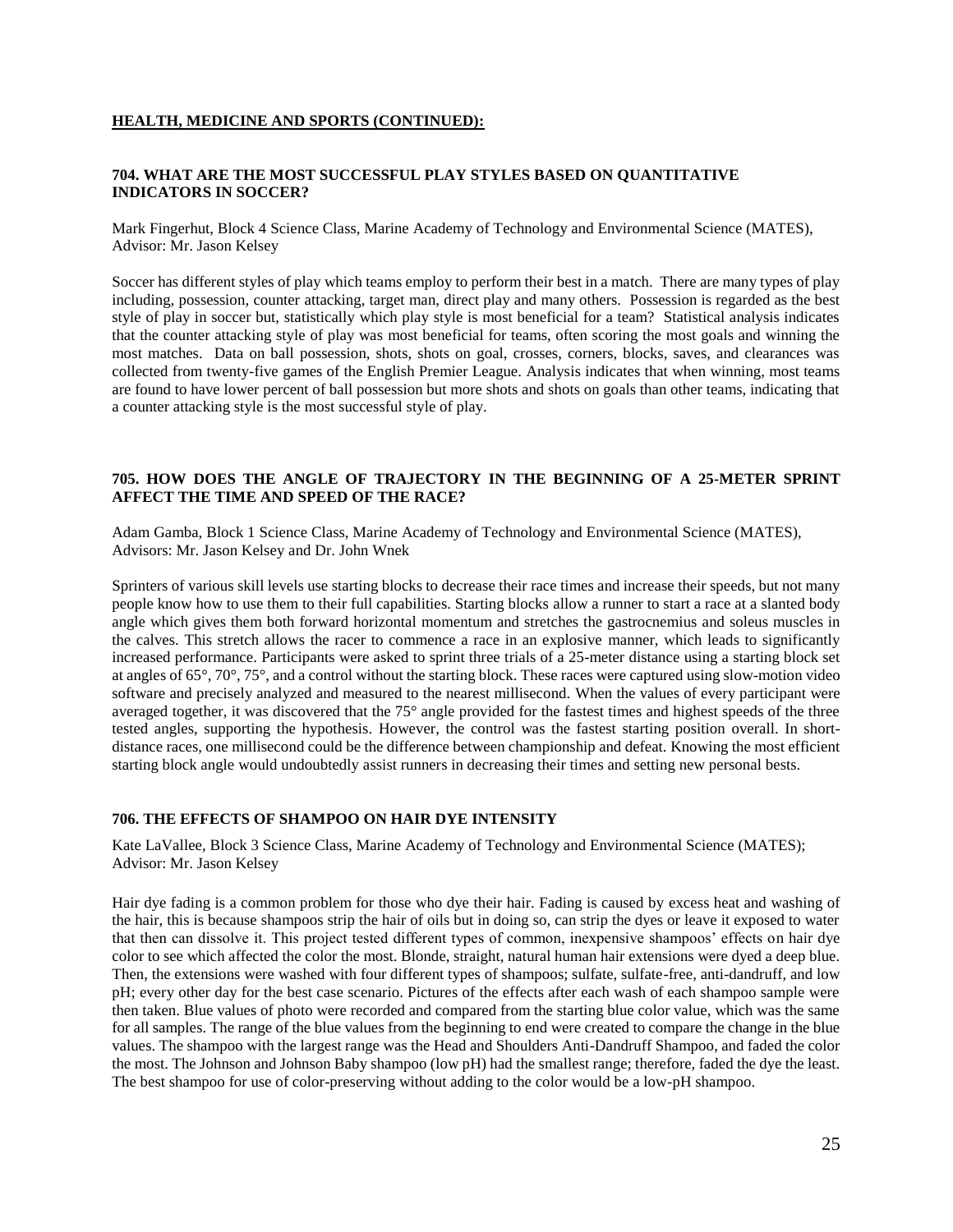## **HEALTH, MEDICINE AND SPORTS (CONTINUED):**

#### **707. THE SYMPTOMATIC DIFFERENCES BETWEEN INHERITANCE AND SPONTANEOUS MUTATION IN MARFAN SYNDROME**

Maggie Murphy, Block 1 Science Class, Marine Academy of Technology and Environmental Science (MATES); Advisors: Mr. Jason Kelsey and Dr. John Wnek

Marfan Syndrome is a rare genetic condition which affects about 1 in 5,000 people. Marfan Syndrome is caused by a change in the gene that makes the protein, fibrillin1, which changes how the protein is created. The change in the protein cause an increase in a protein called transforming growth factor beta which affects the human body's connective tissues which in turn affects places such as the eyes, heart, bones, joints, and blood vessels. You can get Marfan Syndrome in two ways; 75% get it through inheriting it from a parent and 25% get it through spontaneous mutation. The purpose of my experiment was to find whether there was a larger symptom severity between people who inherited Marfan Syndrome and people in which the gene occurs spontaneously. Data about the symptoms of both spontaneous mutation and inheritance of Marfan Syndrome was collected, averaged and analyzed. My hypothesis was that people who inherited the gene would have more severe symptoms. When the data was analyzed compared it was found that there was no significant difference between the symptoms of those who inherited the gene and those in which it formed spontaneously.

#### **708. COMPARISON BETWEEN DIFFERENT COOKING METHODS TO SEE WHICH RETAINS THE MOST VITAMIN C**

Stuti Patel, Block 3 Science Class, Marine Academy of Technology and Environmental Science (MATES), Advisor: Mrs. Kelly Kelsey

Nutrients are important for our body to function properly and many people take vitamin tablets to keep their nutrition levels at their best. Vitamin C, specifically, is a key nutrient to keep us fit and healthy, it provides us with multiple benefits such as prevention from cardiovascular and eye disease. This experiment was conducted in order to determine which cooking method from roasting, boiling, and steaming retains the most Vitamin C for various vegetables. Potatoes represent root vegetables, green bell peppers represent fruit vegetables, and spinach are a type of leaf vegetable. Each vegetable was juiced and 1 oz. of it was mixed with 4oz. of water. Since, cornstarch reacts with iodine, cornstarch was also added to the sample mixture and drops of iodine were dropped until the color of the juice changed to a blue or purple. The number of drops were calculated as how many milligrams per 1 gram was in the sample using a reference sample. Steaming appeared to be the best cooking method for potatoes and the green bell pepper, while roasting was the best method in order to retain nutrients for spinach. However, the difference between roasting and steaming for spinach was not large. For most vegetables, steaming can be concluded as retaining the most nutrients.

# **709. HOW WELL DOES YEAST REACT WITH SUGAR SUBSTITUTES?**

Vanessa Robinson, Block 4 Chemistry, Marine Academy of Technology and Environmental Science (MATES), Advisor: Mrs .Kelly Kelsey

When sugar reacts with yeast, the microbes in the yeast break down the molecules in the sugar and reconstruct them, forming carbon dioxide and alcohol. It is known for certain that yeast reacts well with sugar; however, how well does yeast react with sugar substitutes and which sugar substitute reacts the best with yeast? To answer the previous question, yeast was mixed with warm water and various sugar substitutes, as well as two types of regular sugar. Using balloons and string, the amount of carbon dioxide emitted by the sugar substitutes and regular sugars were measured. The data collected was analyzed and compared and the result was that two of the three sugar substitutes used reacted better with yeast than regular sugar reacts with yeast. According to the data, the hypothesis that sugar substitutes would not react as well with yeast as regular sugars and that Truvia® would be the sugar substitute that reacted best with yeast was proved wrong. The data also showed that Splenda was the sugar substitute that reacted the best with yeast. Further research that could be done is the composition of sugar substitutes that led them to react so well with yeast and why Truvia® did not react with the yeast at all.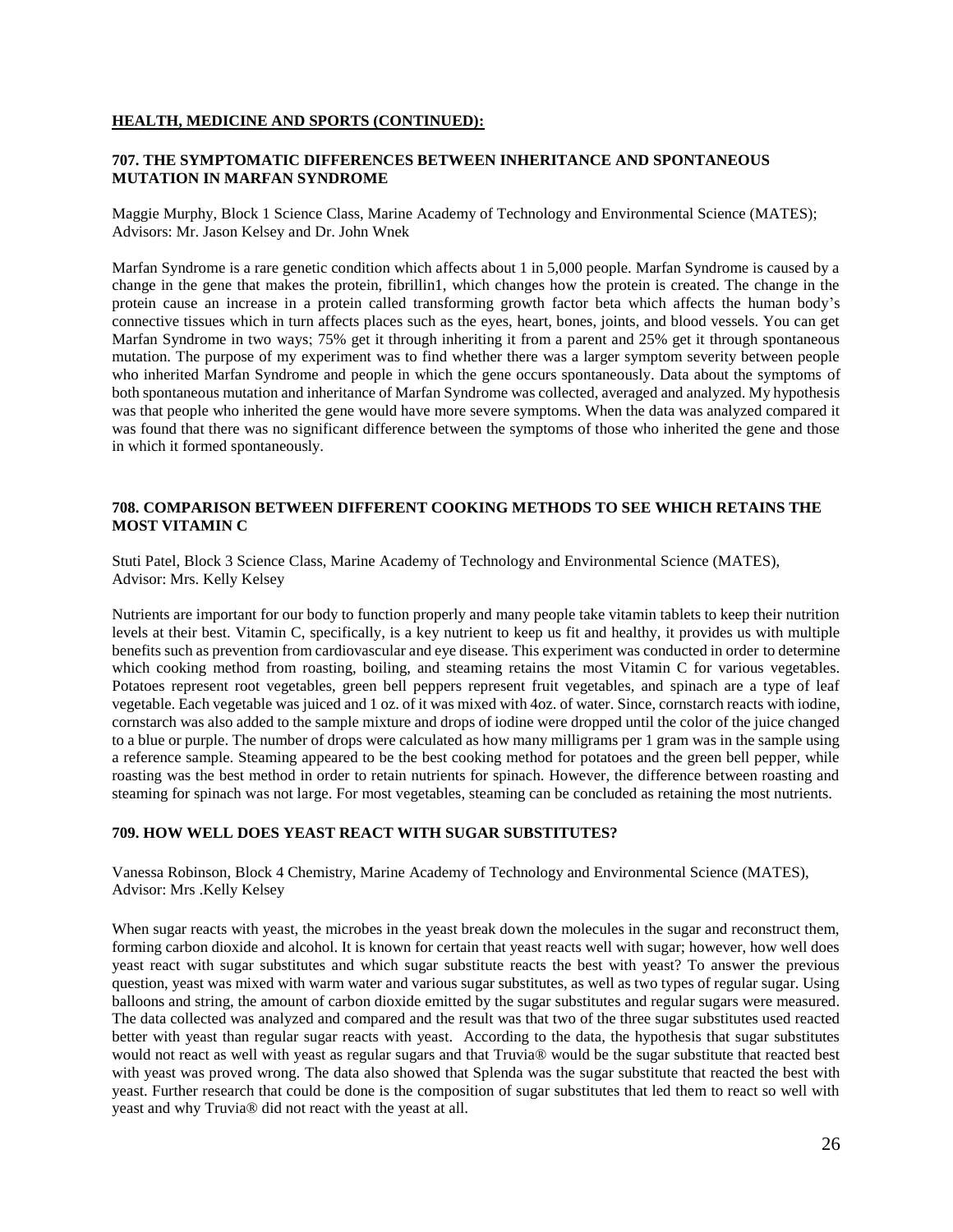# **HEALTH, MEDICINE AND SPORTS (CONTINUED):**

#### **710. DEPTH OF PULL EFFECT ON SPEED AND EFFICIENCY OF SWIMMING STROKE**

Christopher Schober, Block 1 Science Class, Marine Academy of Technology and Environmental Science (MATES); Advisor: Mr. Jason Kelsey

In a liquid, there are many factors and forces that determine how fast you can move through, and how much energy it will take to maintain that speed. The study of these forces is referred to as hydrodynamics. A key component to my research was the force of water pressure, as the depth increases, the water becomes denser. My method to test my hypothesis consisted of testing three different strokes for speed, efficiency, and distance per stroke. Each stroke would have a different pull, ranging from 12 inches below the water's surface at its deepest point, to 16 inches to 20 inches. Each level would have a different amount of pressure acting on the stroke, determining the speed of the stroke, and the amount of energy required to complete the 25 yard sprint tested. The results of the experiment showed that the fastest stroke was with the 20 inch deep pull, and the most efficient stroke was with the 16 inch deep pull, while the 12 inch deep pull was both the slowest and least efficient stroke. The results suggested my hypothesis correct in the regard the 20 inch deep pull was grabbing the denser water, providing more thrust forward. However, the results also suggested the hypothesis was incorrect in the regard that the 16 inch deep pull was more energy efficient than the 20 inch pull because less energy was required to control the less dense water.

#### **711. AN ANALYSIS OF MILD TRAUMATIC BRAIN INJURY IN HIGH SCHOOL SPORTS AND THE EFFECT OF HEADGEAR ON THE RATE OF INCIDENCE AMONG ATHLETES**

Claudia Schreier, Block 1 Science Class, Marine Academy of Technology and Environmental (MATES); Advisors: Mr. Jason Kelsey and Dr. John Wnek

A Mild Traumatic Brain Injury (MTBI), also known as a concussion, is an injury caused by a blow to the head, resulting in temporary loss of consciousness, loss of memory, nausea, light sensitivity, noise sensitivity, and/or temporary incapacity. MTBI has become a growing epidemic among athletes all over the world. In lieu of this, more technologies are being created to reduce the rate of incidence of MTBI. One new technology introduced was soft headgear (not helmet) to be worn during sports, to reduce the impact on one's head while wearing it. The research performed was on the topic of MTBI in high school sports, and the effect of wearing headgear on MTBI rates among athletes. To carry out the research, an online survey was made, and sent out to recipients. The survey's questions retained information regarding the MTBI received and use of headgear before and/or after receiving a MTBI. Sport(s) played was also another factor recorded. As a result, 147 athletes completed the survey, and athletes of various sports were represented. The results of the survey suggest that wearing protective headgear will reduce the rate of incidence of MTBI. Sixty-eight percent of athletes that received a MTBI and wore protective headgear after did not sustain any further injury. This indicates that athletes who wear soft protective headgear may be less susceptible to sustain a MTBI in high school level sports.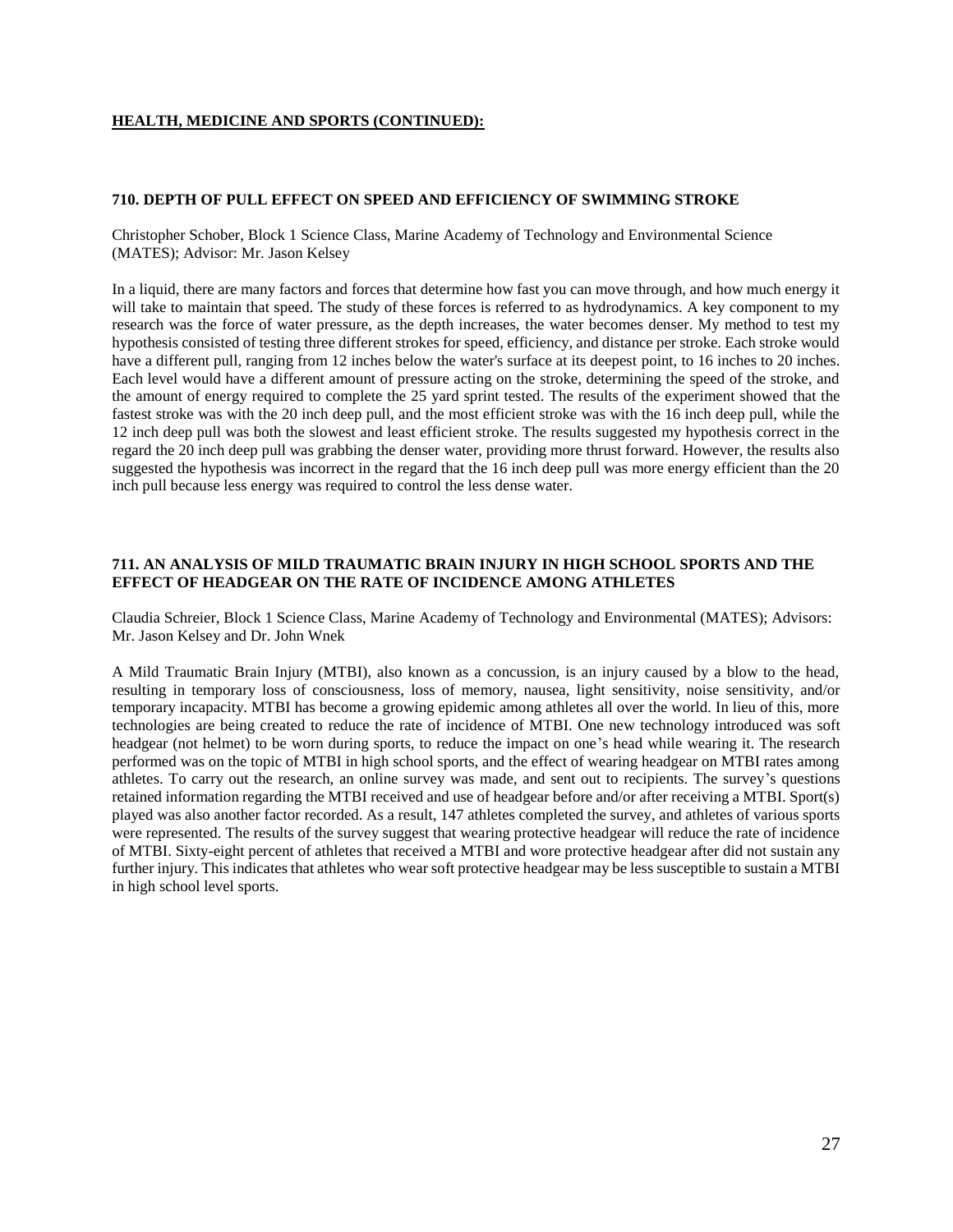# **ZOOLOGY:**

#### **801. A BEHAVIORAL ANALYSIS OF DIAMONDBACK TERRAPINS IN A GROUP SETTING**

Rachel Balko, Block 1 Science Class, Marine Academy of Technology and Environmental Science (MATES); Advisor: Dr. John Wnek

The terrapins, *Malaclemys terrapin*, housed here at MATES have a much different behavioral pattern than in the wild. In the wild, they will try to escape from predators, and are normally afraid of humans. Terrapins in the wild spend a majority of their lives basking, and absorbing Vitamin C (dietary and basking). At MATES, on the other hand, they have adapted to the daily presence of humans, and now associate people with food. As the terrapins are housed in classrooms, with humans constantly circulating near their tanks, and away from them, they can be misled. While they are supposed to be basking, they are instead increasingly active. This study was conducted using a trail camera recording behavior continuously over one week to show evidence that mere human presence affects the behavior of terrapins without us conducting direct activity with their tanks.

#### **802. DOES DIETHYLTOLUAMIDE EFFECTIVELY REPEL MEMBERS OF THE CULICIDAE SPECIES?**

Rebecca Birmingham, Block 1 Science Class, Marine Academy of Technology and Environmental Science (MATES); Advisor: Mr. David Werner

The family of Culicidae carry many diseases that may be fatal to humans. Many chemical compounds are sold to repel these creatures, such as diethyltoluamide, better known as DEET. The purpose of this project was to determine if diethyltoluamide effectively repels Culicidae species. In this project, four project Culicidae traps and one control Culicidae trap were placed in various places along Little Egg Inlet. Four strips of black paper were soaked in varying diethyltoluamide solutions. One is a 20% diethyltoluamide solution, one in a 25% diethyltoluamide solution, one in a 50% diethyltoluamide solution and one in a 100% diethyltoluamide solution. Each strip of paper was taped to a project Culicidae trap prior to placement by Little Egg Inlet. The Culicidae traps were left alone for 48 hours. The Culicidae traps were then weighed and compared to their weight before being set be Little Egg inlet to determine the average number of Culicidae species in each Culicidae trap. The experiment concluded that diethyltoluamide effectively repels members of the Culicidae species.

#### **803. MORTALITY OF THE BLUE MUSSEL,** *MYTILUS EDULIS***, UNDER VARYING SALINITY LEVELS**

Matthew Brodsky, Block 1 Science Class, Marine Academy of Technology and Environmental Science; Advisors: Mr. David Werner and Dr. John Wnek

Blue mussels (*Mytilus edulis*) are bivalves that live in shallow intertidal zones of the ocean and can also be found near structures. Blue mussels can withstand many environments and conditions such as being removed from a body of water, and surviving in different salinity levels of water. Blue mussels have extreme saline tolerances, meaning they can survive in water that has various salinity levels. To determine survivorship of blue mussels in varying salinities, mussels were exposed to three varying salinity levels including: 7 ppt (oligohaline water), 19 ppt (mesohaline water), and 35 ppt (polyhaline water). Each set of 36 mussels was observed for a 21 day period to determine mortality. The hypothesis was that the mortality rate would be much higher in the oligohaline conditions. Blue mussel mortality varied depending on the salinity treatment from 100% of the mussels dying in just nine days in the oligohaline treatment, to only three mussels dying in the 21 day experiment time in polyhaline water. The results of this experiment provide better insight into the salinities necessary for optimal blue mussel inhabitance and indicates that a lowering in salinity may have adverse effects on blue mussel populations.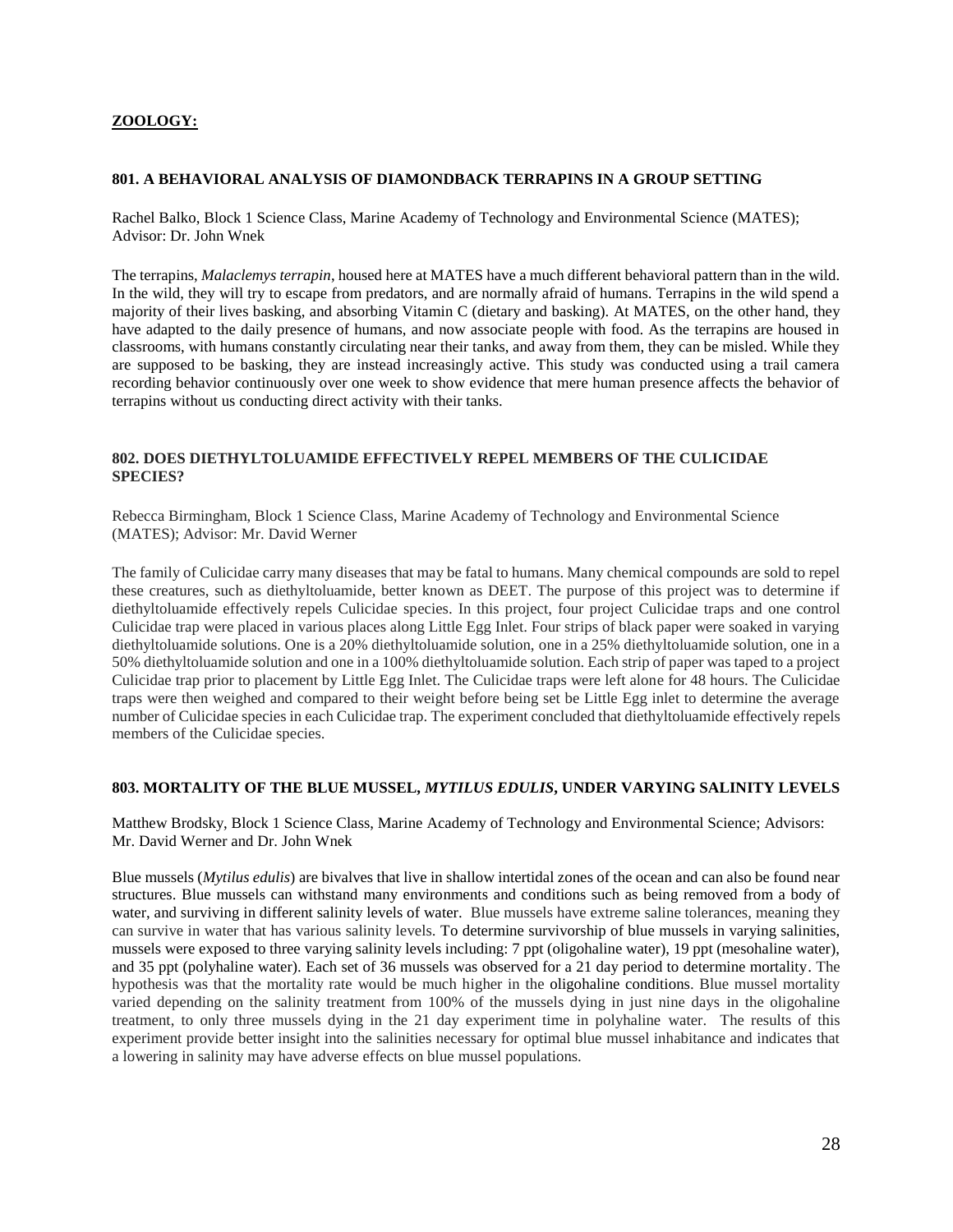#### **ZOOLOGY (CONTINUED):**

# **804. UNDERSTANDING EASTERN MUD SNAILS AND THEIR ECOLOGICAL SYSTEM VIA THE PREVALENCE OF** *PLEUROGONIUS MALACLEMYS* **PARASITIC INFECTION**

Penny Demetriades, Block 1 Science Class, Marine Academy of Technology and Environmental Science (MATES); Advisors: Mr. Jason Kelsey and Dr. John Wnek

Eastern mud snails (*Ilyanassa obsoletus*) are a species of aquatic snails that live in estuarine mudflats and salt marshes on the Eastern Seaboard. These snails serve as the intermediate host to the parasitic *Pleurogonius malaclemys*; and the northern diamondback terrapin (*Malaclemys terrapin terrapin*) serves as the definite host. When these parasites attach onto mud snails, they form clear, dome-like cysts that can be seen with the aid of a microscope. Prior studies on these parasites indicate a possible correlation between the prevalence of cysts and the population of terrapins. Consequently, parasite endangerment can relate to host endangerment. This study explored the prevalence of *P. malaclemys* parasitic cysts on snails and the correlation between the physical properties of each snail (length, shell thickness, and epibiosis) and the probability of cystic infection. Measurements of 129 snails were examined for length, weight, epibiosis, and presence of cysts. Three hypotheses were created for this study: 1) The larger the snail the more likely the parasitic infection. 2) There will be a low prevalence of infected snails (i.e. low percentage of infected snails). 3) The presence of epibiosis (i.e. algal growth) will diminish the likelihood of parasitic cysts. The first hypothesis was incorrect; there was no correlation between the size of the snail (weight and length) and the presence of cysts. The last two hypotheses were correct; there was a low prevalence of infected snails overall (11%), and 79% of snails with cysts had no epibiosis while only 21% of snails with cysts had epibiosis.

#### **805. AN ANALYSIS OF FAVORED BIRD SEEDS WITH BACKYARD BIRD SPECIES**

Rachel Gelnick, Block 4 Science Class, Marine Academy of Technology and Environmental Science (MATES); Advisor: Mr. Jason Kelsey

Birds are vertebrates that can be found all over the globe. In a specific region, some species are more commonly found than others. These bird species can be named and counted for frequency in a specific area, especially if bird feeders are present. An experiment was conducted to determine the most favored seed by backyard bird species. Four of the same type of bird feeders were each filled with two cups of birdseed; each feeder was filled with a different type of birdseed. The seeds used in this experiment were black oil sunflower seed, hulled sunflower seed, safflower seed and thistle seed. The species and selection of seed was recorded every day between the hours of four and five in the afternoon for one month. As a whole, a diverse amount of birds were attracted to the different sunflower seeds. However, thistle seeds and safflower seeds were consumed by a small amount of bird species.

#### **806. STRIPED BASS (***MORONE SAXATILIS***) TAGGING AND MIGRATION ASSESSMENT**

David Kohler, Block 4 Science Class, Marine Academy of Technology and Environmental Science (MATES); Advisor: Dr. John Wnek

The striped bass (*Morone.saxatilis*) is a beautiful fish. They migrate up and down the North Atlantic coast from Virginia to Maine. Striped bass should be conserved as they are a vital part of the fall and spring turnovers in North Atlantic bays and estuaries. The stock of striped bass is being depleted by regulations. Current New Jersey regulations are one fish 28 to 43 inches and one fish over 43 inches. This gives an angler incentive to catch, target, and keep the larger, egg producing fish. To show that current regulations are insufficient to keep building the stock of striped bass in the North Atlantic the migrations of striped bass were assessed via tagging and tracking. This involved the support of local bait shops and fishermen to look for the tags during the fishing season. Fish are still being tracked in New Jersey and there are some smaller fish that like to stay in the bays during the winter. In general the larger fish migrated along the coast. Information will be collected on the fish (i.e., where they are, and how big they are when they were last caught). The data will be provided to the government environmental agencies in order for them to look at the best way to conserve the species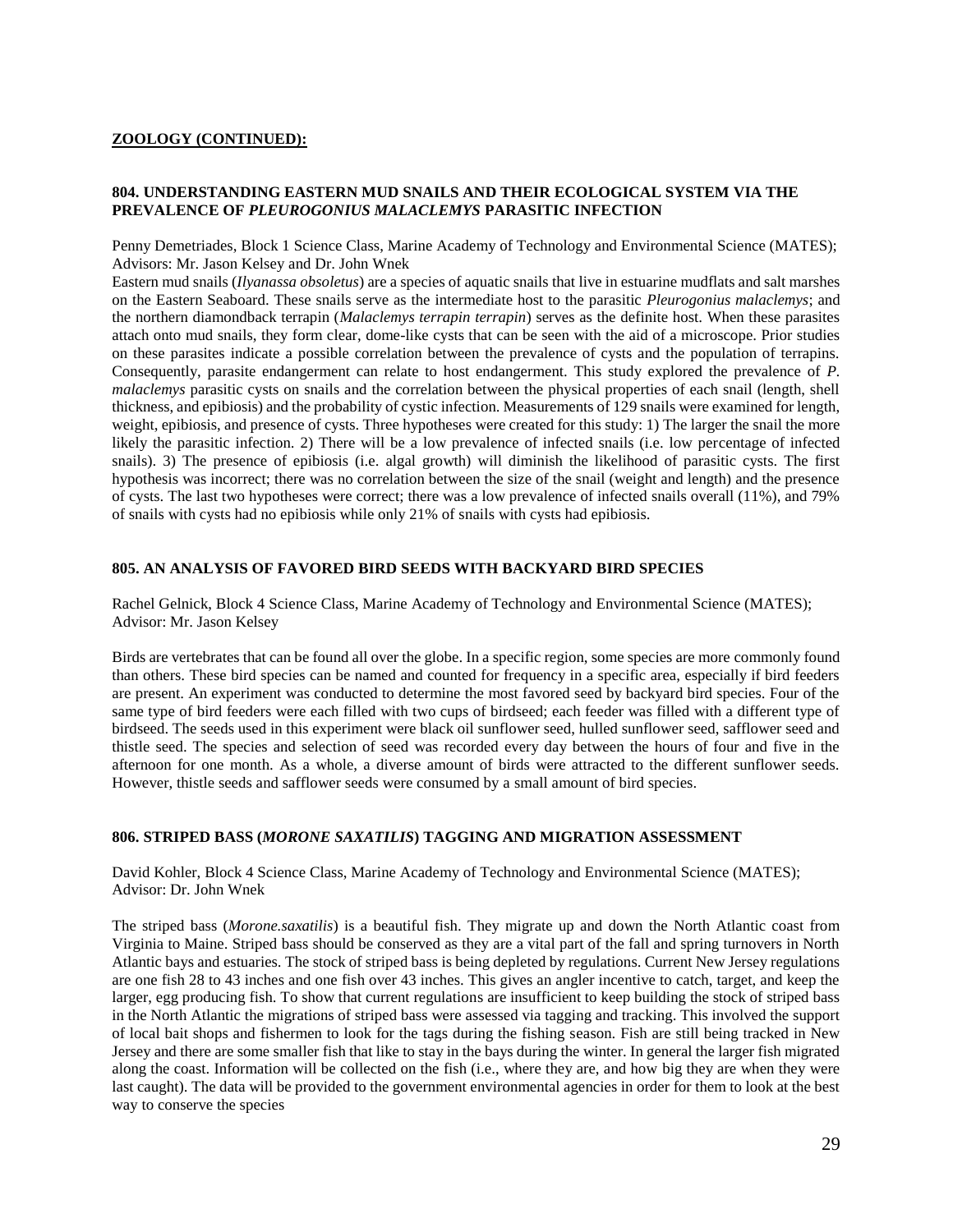#### **ZOOLOGY (CONTINUED):**

#### **807. THE EFFECTS OF PHARMACEUTICALS ON WILDLIFE**

Sarah Quigley, Block 4 Science Class, Marine Academy of Technology and Environmental Science (MATES). Advisor: Mr. Jason Kelsey

Exhaustive research was conducted in this study to find existing data on medicine in natural water bodies. This research included the type and extent of contamination, sources of the pollutants, and the effects of the xenobiotics on wildlife. Detectable levels of over 600 pharmaceutical compounds including antibiotics, NSAID's, hormones, and other medications were found in streams, rivers and lakes throughout the United States and 70 other countries. The most common pathway for the contaminants is excretion through urine and feces of humans and animals due to the metabolic process of medications. Numerous studies have been undertaken and detrimental effects on shrimp, fish, and plants have been documented. Among the findings were stunted growth of plant roots, adverse changes in the ability of fish to reproduce, and behavior modification of fish and shrimp likely to decrease survival rates. An experiment was conducted to reproduce the behavioral changes in shrimp by introducing medicine into their environment. Shore shrimp were divided into four containers and dosed with Prozac®, Tylenol 3®, Augmentin®, or uncontaminated water. Significant changes in the behavior of all but the control group were observed.

#### **808. EFFECTS OF SALTS ON BRINE SHRIMP HATCHING VIABILITY**

Christopher Sanchez, Block 1 Science Class, Marine Academy of Technology and Environmental Science (MATES), Advisor: Mr. David Werner

*Artemia salina*, a crustacean species, is able to survive harsh conditions and environments, thriving in hypersaline habitats worldwide. The species is widely known for its eggs; the eggs are able to enter a state of cryptobiosis, in which the egg becomes a metabolic "cyst" until it reaches favorable conditions. The eggs can remain dormant for large periods of time, which is why they are often used as live food in aquaculture. One particular substance necessary for the cyst to hatch is sodium chloride, or salt. Sodium chloride is present in abundance in *Artemia*'s natural habitats, due to its ability to survive in hypersaline water. However, there are many forms of salt that are produced by humans, such as table salt, sea salt, himalayan salt, and kosher salt. Sea salt is the most often used salt in *Artemia* hatching, due to it originating from marine environments where *Artemia* would naturally be found, but it is known that iodine is present in large amounts in crustaceans and other shellfish, and many aquaria utilize iodine supplements (although it is unproven whether these actually support growth). The conclusion was made by placing 20-30 shrimp in four petri dishes containing different salt-water solutions, sea salt, table salt, Himalayan salt, and kosher salt, and then checking the progress of the hatching every 24 hours to determine the hatching viability of *Artemia* in the different salts. The *Artemia* in the table salt solution was found to have the greatest hatching viability, suggesting that something present in table salt may raise the hatching viability of *Artemia salina*.